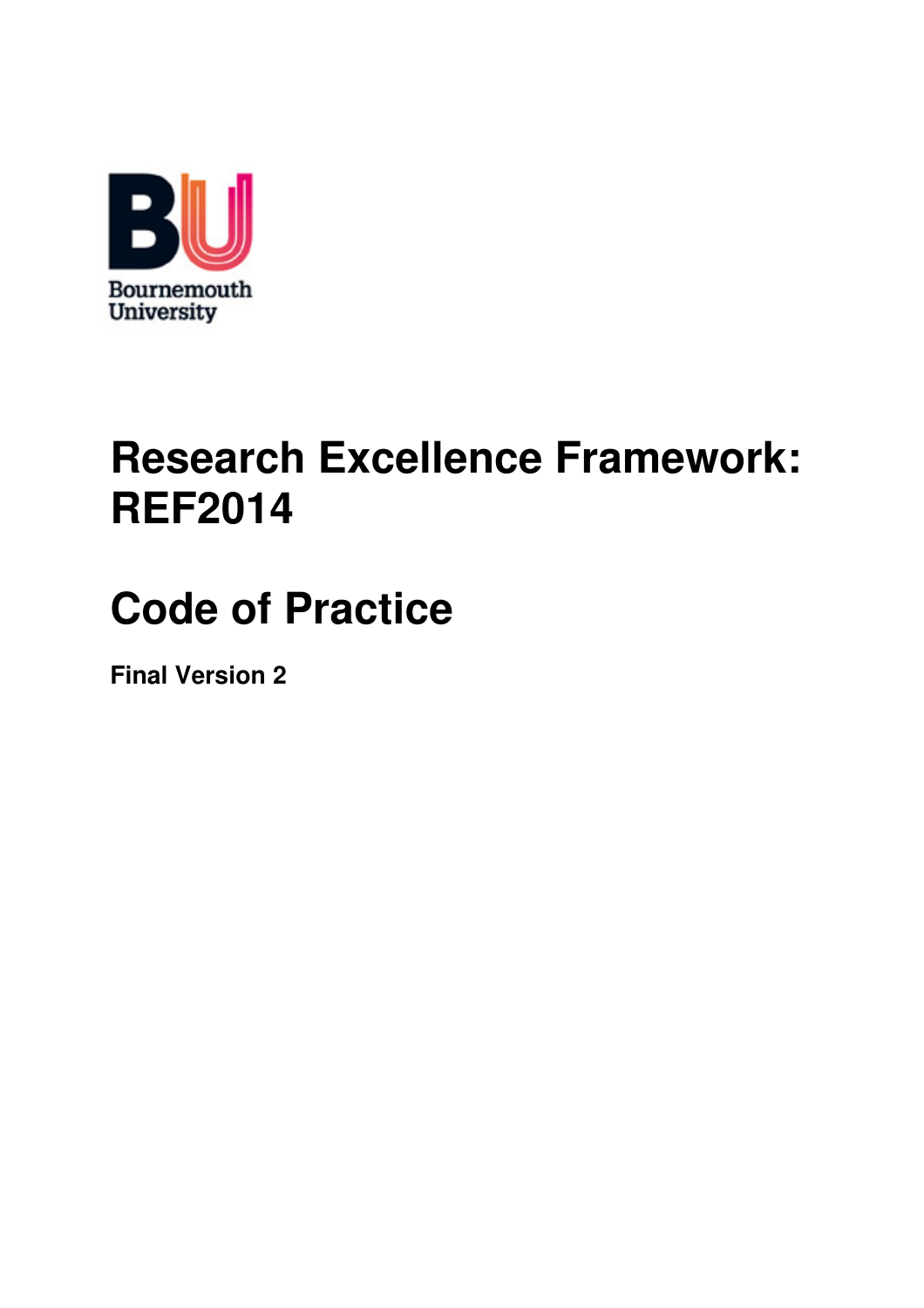# **Table of contents**

| Appendix 2                                                          |  |
|---------------------------------------------------------------------|--|
|                                                                     |  |
| Appendix 3                                                          |  |
| Mock REF Expert Reviewer Terms of Reference (Light-touch Review) 29 |  |
| Appendix 4                                                          |  |
|                                                                     |  |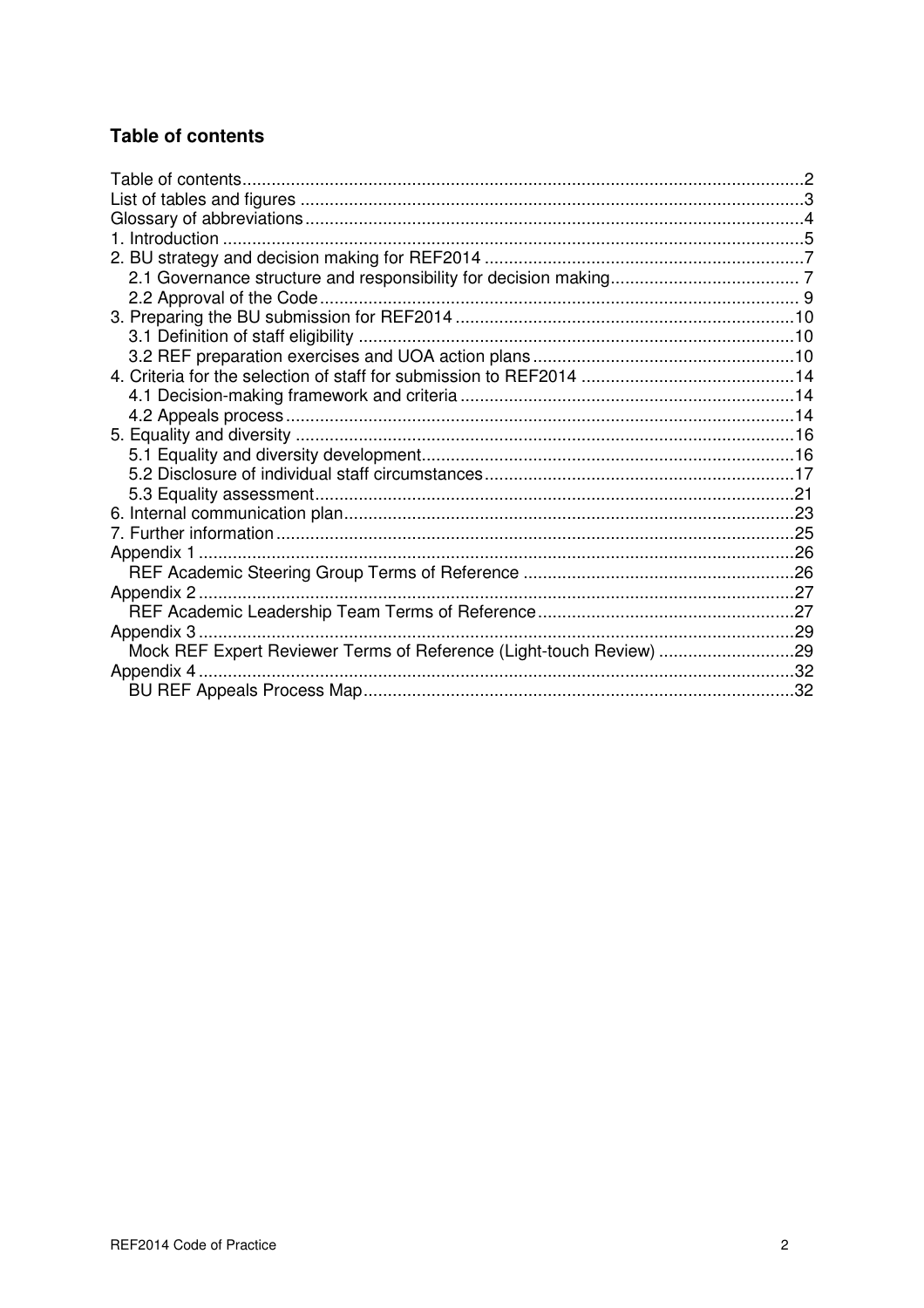# **List of tables and figures**

# **Tables**

| Table 1: |                                                                               |    |
|----------|-------------------------------------------------------------------------------|----|
| Table 2: |                                                                               |    |
| Table 3: |                                                                               |    |
| Table 4: | Equality and diversity development for BU staff in preparation for REF2014 17 |    |
| Table 5: |                                                                               |    |
| Table 6: | Part-time working, secondments or career breaks - permitted reduction in      |    |
|          |                                                                               |    |
| Table 7: |                                                                               |    |
| Table 8: | Internal communication plan for the final version of the BU REF Code of       |    |
|          |                                                                               | 23 |
|          |                                                                               |    |

#### **Figures**

| Figure 1: Flowchart showing how the information about individual circumstances |  |
|--------------------------------------------------------------------------------|--|
|                                                                                |  |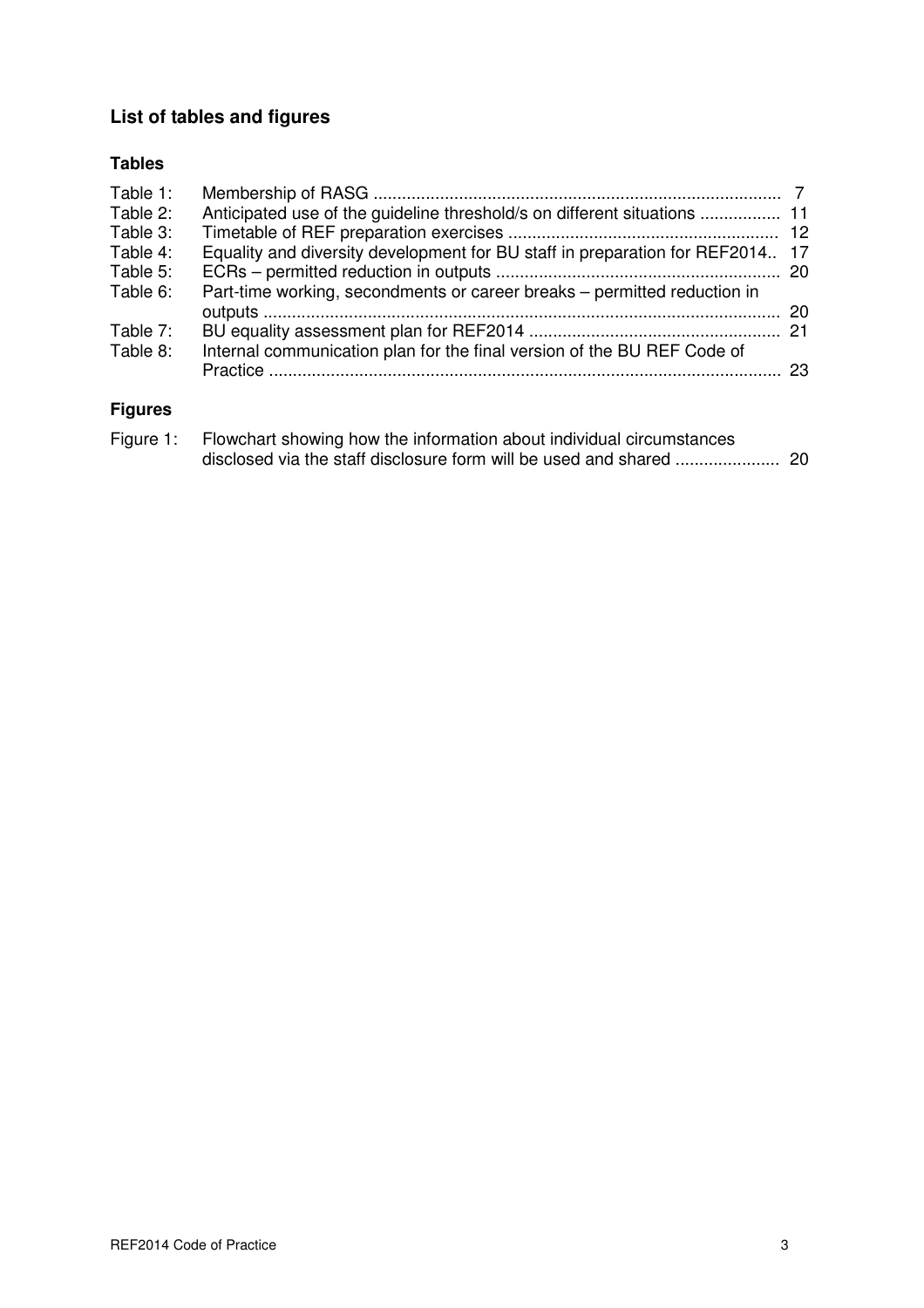# **Glossary of abbreviations**

| <b>Bournemouth University</b>                       |
|-----------------------------------------------------|
| Deputy Dean for Research and Enterprise             |
| <b>Early Career Researcher</b>                      |
| <b>Equality Challenge Unit</b>                      |
| <b>Equality and Diversity Advisory Panel</b>        |
| <b>Frequently Asked Questions</b>                   |
| <b>Full Time Equivalent</b>                         |
| <b>Human Resources</b>                              |
| <b>Higher Education Funding Council for England</b> |
| <b>Higher Education Institution</b>                 |
| REF Academic Leadership Team                        |
| <b>REF Academic Steering Group</b>                  |
| <b>Research Development Officer</b>                 |
| <b>Research Development Unit</b>                    |
| <b>Research Excellence Framework 2014</b>           |
| University and College Union                        |
| University Executive Team                           |
| Unit of Assessment                                  |
| University Research and Knowledge Exchange Forum    |
|                                                     |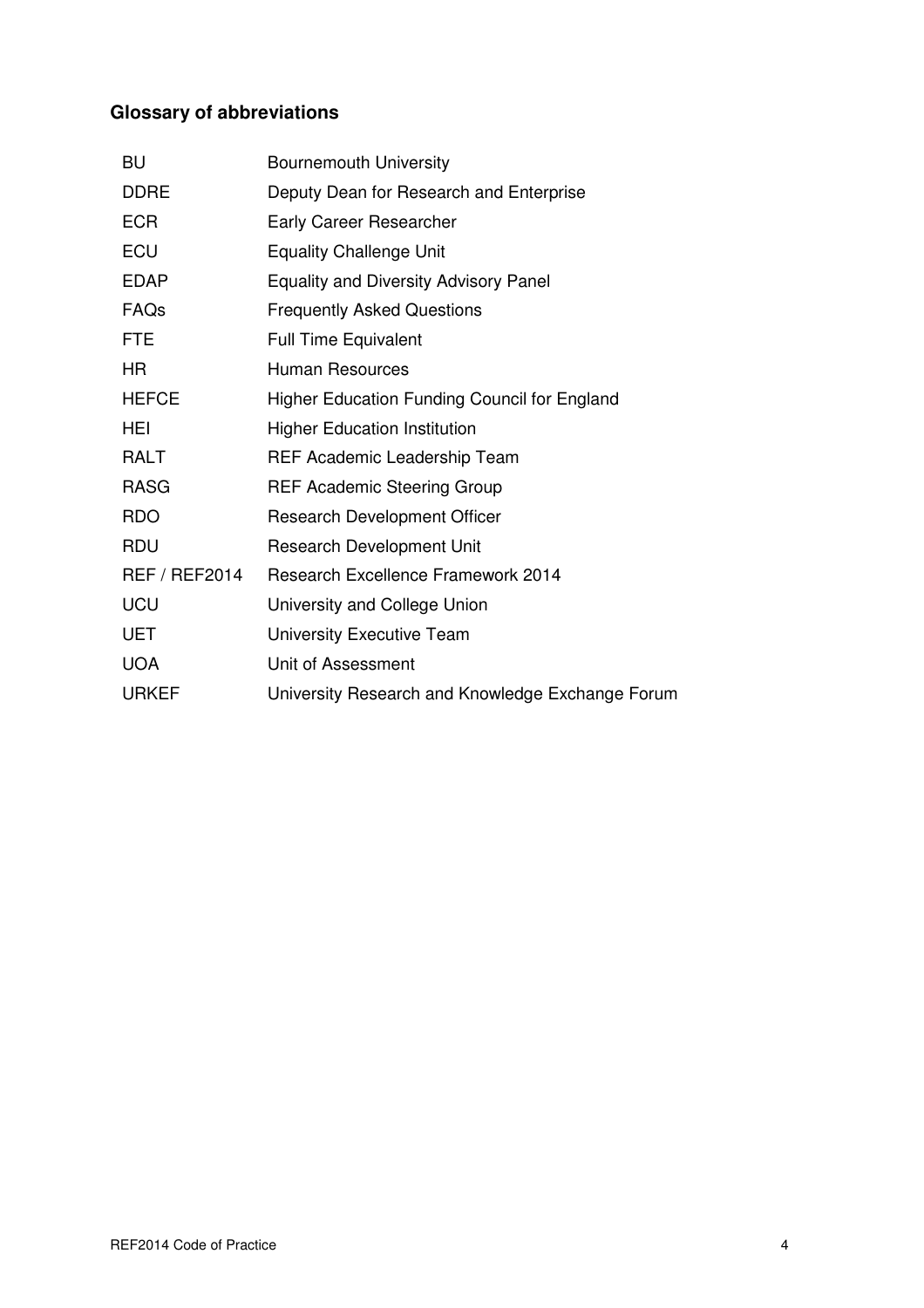# **Research Excellence Framework: REF2014 Bournemouth University Code of Practice**

# **1. Introduction**

The Research Excellence Framework (REF) is a national exercise to assess the quality of research in UK Higher Education Institutions (HEIs). The four UK higher education funding bodies require that each institution making a submission to the REF must "develop, document and apply a code of practice on selecting staff to include in their REF submissions"<sup>1</sup>. This Code of Practice sets out the approach that will be, and has been, taken by Bournemouth University (BU) in preparing its REF2014 submission. This document will be submitted to the REF Team (acting on behalf of the funding bodies) by the University's Vice-Chancellor by 31 July 2012. The REF Equality and Diversity Advisory Panel (EDAP) will examine all of the institutions' codes of practice to ensure they meet the equality and diversity requirements prior to the REF2014 submission deadline, and all codes of practice will be made publicly available at the end of the assessment process by the REF Team.

The Code of Practice follows the four principles as set out in the REF guidance documentation<sup>2</sup>:

- **Transparency** all processes for staff selection are clearly detailed in this Code of Practice, which is easily accessible to BU staff. It is also accessible via the externalfacing BU website. BU staff were invited to comment on the draft Code of Practice in spring 2012.
- **Consistency** staff selection is coordinated centrally by the REF Academic Steering Group (RASG), which is responsible for ensuring the Code of Practice is implemented uniformly.
- **Accountability** the Code of Practice clearly defines the responsibilities of individuals involved in staff selection, and these individuals are identified by name and role. The development programme for staff involved in selection decisions is provided, as are the terms of reference for the two internal governance structures – RASG and the REF Academic Leadership Team (RALT).
- **Inclusivity** the Code promotes an inclusive environment with processes established to enable the University to identify all REF-eligible staff who have produced excellent research for submission to the REF.

#### **An internal decision not to submit a member of staff does not imply unsatisfactory research performance.**

This Code of Practice has been authored by:

- Julie Northam (Head of Research & Knowledge Exchange Office)
- Anita Somner (Research Development Officer REF)
- Dr James Palfreman-Kay (Equality and Diversity Adviser)
- Judith Wilson (HR Manager)

Professor Kathleen Galvin (School of Health and Social Care) provided input into the development of the Code of Practice. The Code of Practice has been ratified by RASG and RALT.

The whole process has been overseen by Professor Matthew Bennett (Pro Vice-Chancellor) who has delegated responsibility from the Vice-Chancellor for managing and leading BU's REF2014 submission.

<sup>&</sup>lt;sup>1</sup> Assessment Framework and Guidance on Submissions, REF 02.2011, Part 4, paragraph 188.

 $2$  Assessment Framework and Guidance on Submissions, REF 02.2011, Part 4, paragraph 204.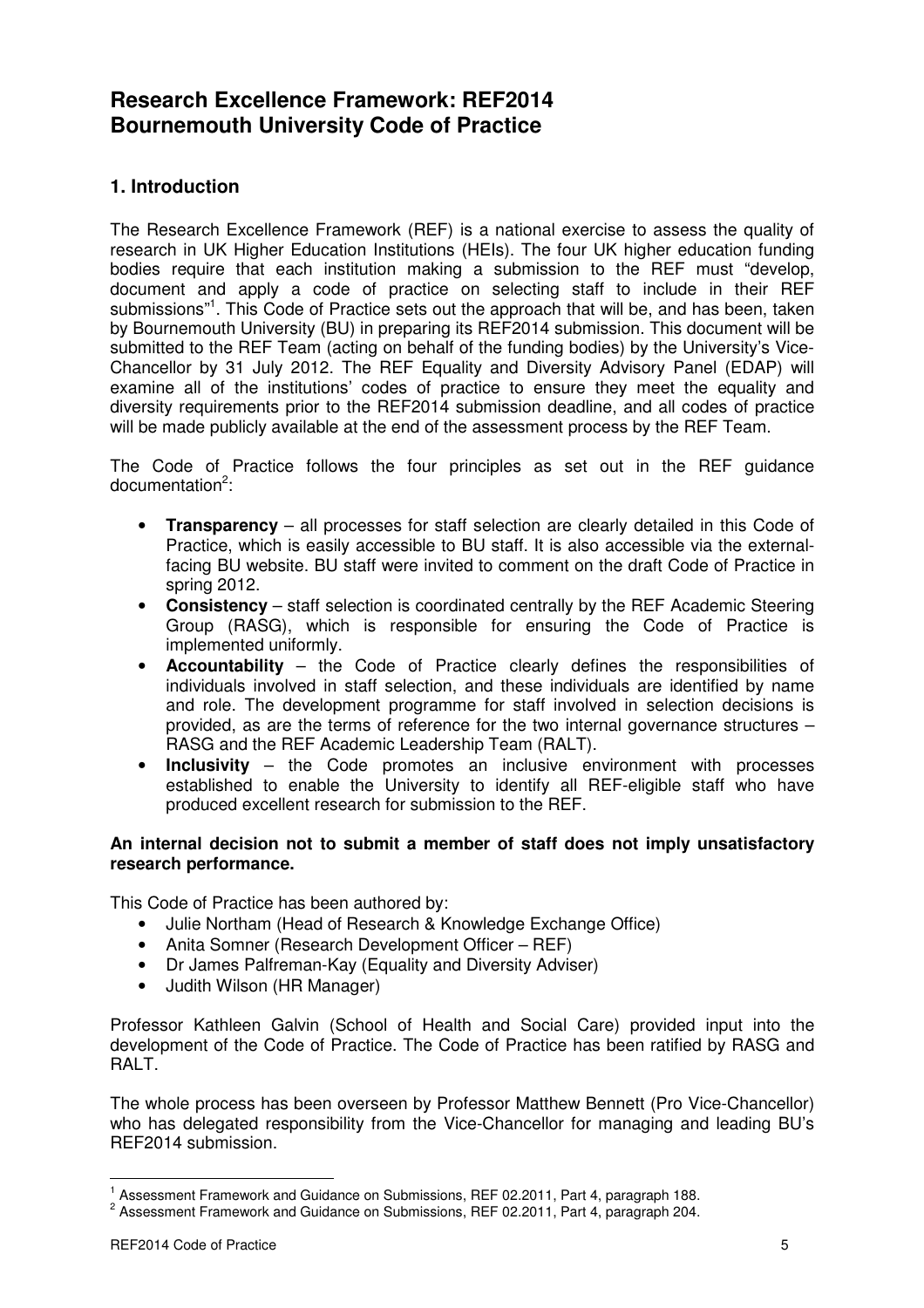This Code of Practice should be read alongside Bournemouth University's Dignity, Diversity and Equality Policy<sup>3</sup>. Also, the latest BU strategy document, **BU 2018: Creating, Sharing**, Inspiring<sup>4</sup>, outlines how the University will uphold and encourage key values in others.

<sup>&</sup>lt;sup>3</sup> Available from:

http://portal.bournemouth.ac.uk/sites/Policies%20Procedures%20and%20Regulations/Shared%20Documents/DD

<sup>&</sup>lt;u>E/DDE%20policy%20201011.pdf</u>.<br><sup>4</sup> Available from: <u>http://portal.bournemouth.ac.uk/C8/C7/Vision%20and%20Values/default.aspx</u>. Micro-site available at: http://2018.bournemouth.ac.uk/.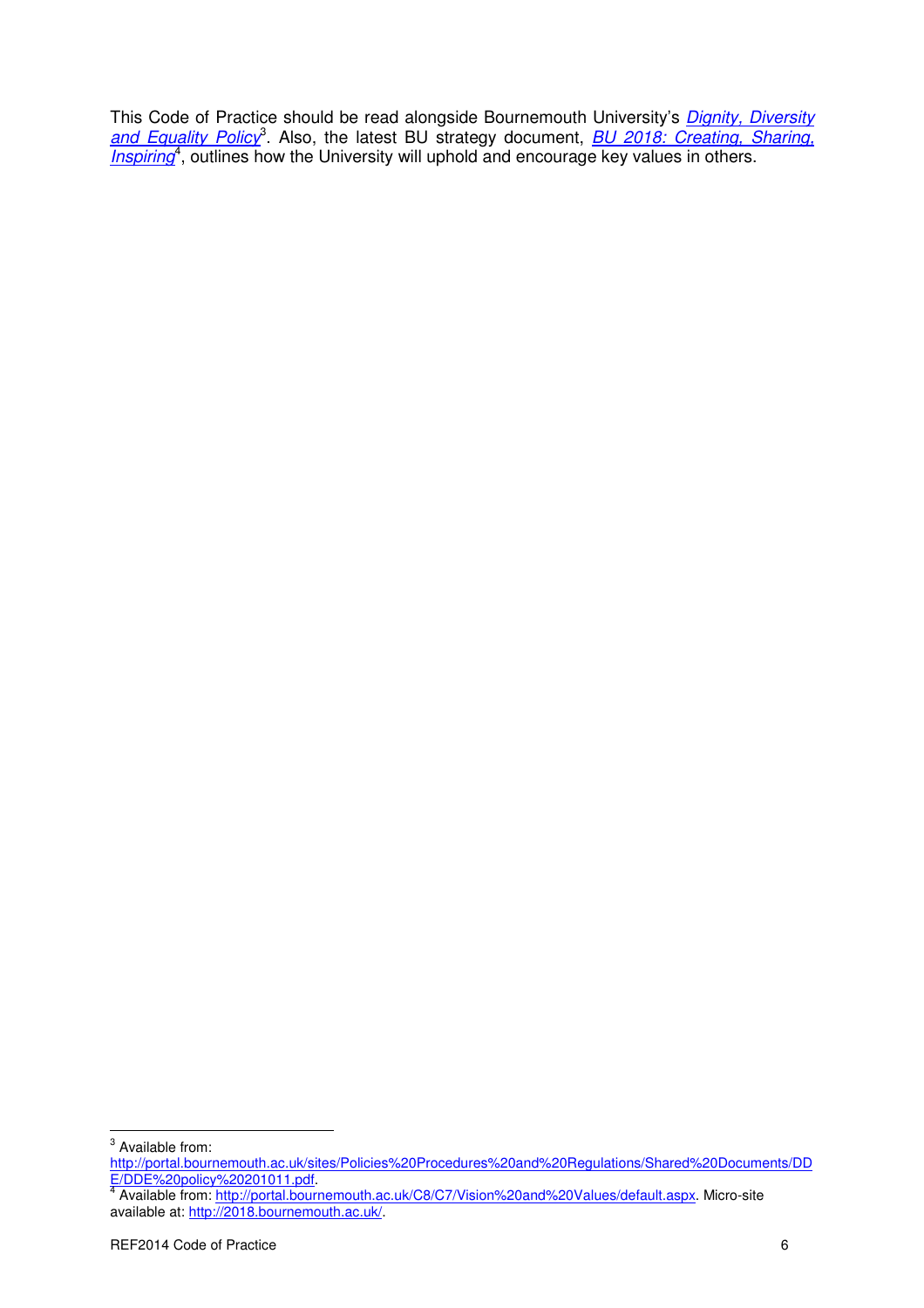# **2. BU strategy and decision making for REF2014**

# **2.1 Governance structure and responsibility for decision making**

The internal BU preparations for the REF are being managed through a two-tier governance structure, with strategic management provided by RASG, and operational, local management provided by RALT. Full details of the membership and terms of reference for the relevant groups are given in Appendices 1 and 2; these have been made available to all BU staff via the BU Staff Portal and the BU Research Blog. All those involved in RASG and RALT will undertake the mandatory REF-bespoke equality and diversity development (see section 5).

All meetings of RASG and RALT are formally minuted by the BU Research Development Unit (RDU).

# 2.1.1 REF Academic Steering Group (RASG)

RASG was set up by the Vice-Chancellor in June 2010 to guide and support the University's REF preparation and submission processes. The membership was reviewed in July 2011 and some minor amendments made to reduce the overlap between RASG and RALT. It is chaired by the Pro Vice-Chancellor and reports to the Vice-Chancellor. RASG is responsible for the strategic management of the REF submission, including responsibility for making recommendations to the Vice-Chancellor with respect to which units of assessment (UOAs) and which members of staff should be submitted to REF2014. RASG's recommendations with respect to staff selection will be informed by both data from and views expressed by: external expert reviewers, Deans of School, UOA Leaders and the BU REF Circumstances Board. The terms of reference for RASG are available in Appendix 1.

| Role                                                 | Name of current post-<br>holder                                   | <b>Role fit within the BU</b><br>management<br>framework                                                                                            | <b>Rationale for</b><br>inclusion in RASG                                                                                       |
|------------------------------------------------------|-------------------------------------------------------------------|-----------------------------------------------------------------------------------------------------------------------------------------------------|---------------------------------------------------------------------------------------------------------------------------------|
| Pro Vice-Chancellor-<br><b>CHAIR</b>                 | <b>Professor Matthew</b><br><b>Bennett</b>                        | Responsible for<br>overseeing the<br>institution's research<br>strategy and agenda.                                                                 | To chair the group and<br>to be responsible to the<br>Vice-Chancellor for<br><b>BU's overall</b><br>preparation for the<br>REF. |
| Deputy Vice-Chancellor                               | Professor Tim<br>McIntyre-Bhatty                                  | Responsible for<br>overseeing the<br>institution's education<br>and professional<br>practice strategy and<br>line-managing the<br>Deans of Schools. | To ensure internal REF<br>preparation decisions<br>are communicated<br>effectively to all Deans<br>of Schools.                  |
| One UOA Leader                                       | Professor Jonathan<br>Parker (nominated by<br><b>UOA Leaders)</b> | Responsible for<br>overseeing the<br>research strategy and<br>performance in the<br>School of Health and<br>Social Care.                            | To represent the views<br>of the UOA Leaders at<br>RASG.                                                                        |
| Deputy Director of<br><b>Human Resources</b><br>(HR) | Karen Parker (or<br>nominee: Judith<br>Wilson)                    | Responsible for the<br>operational<br>management of the<br>institution's HR<br>department.                                                          | To provide advice on<br>HR issues and staff<br>eligibility.                                                                     |
| Head of the Graduate<br>School                       | Professor Tiantian<br>Zhang                                       | Responsible for the<br>management of the<br>Graduate School.                                                                                        | To help shape the<br>environment element of<br>the submission.                                                                  |

Formal membership of RASG is indicated in Table 1.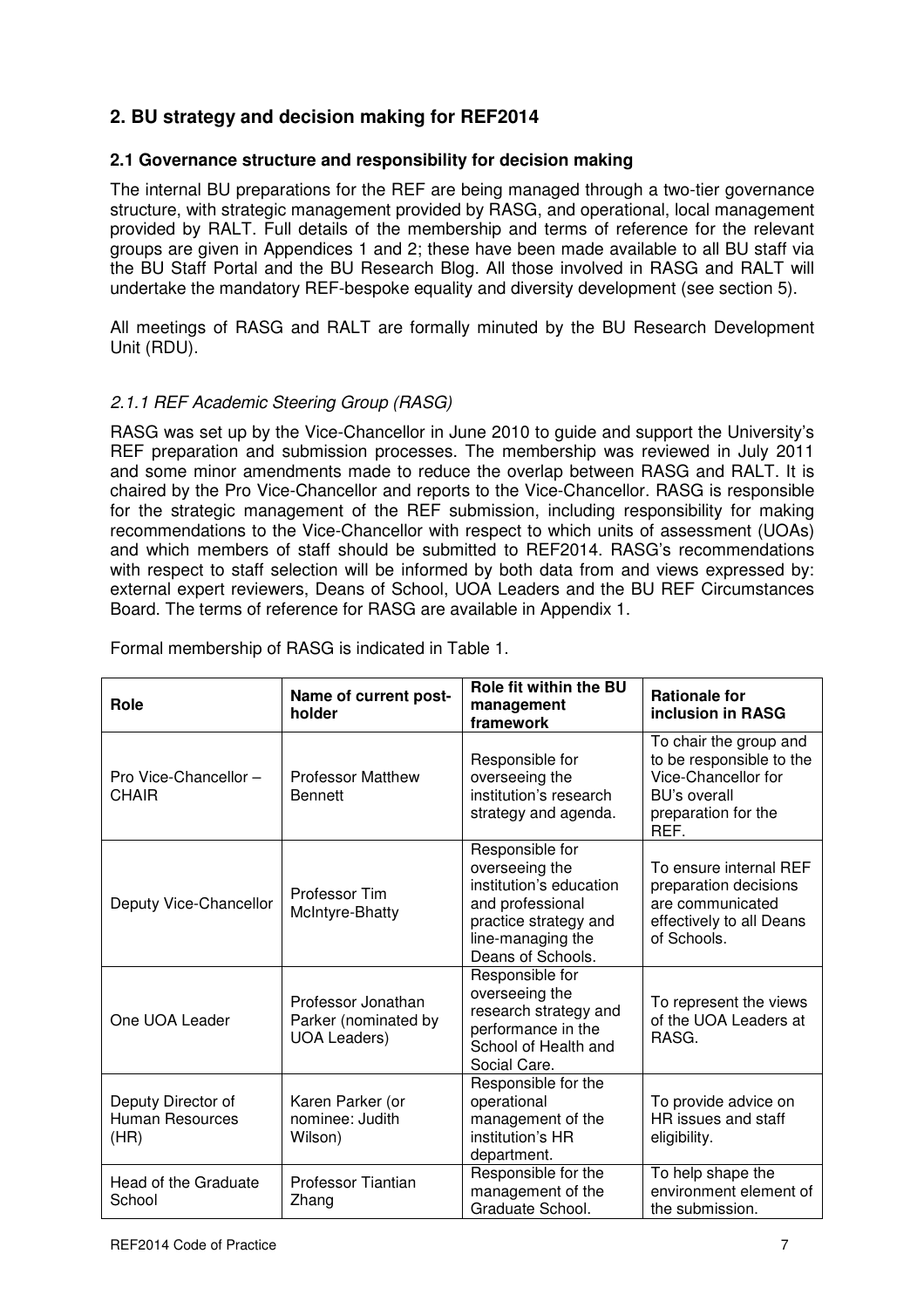| Role                                                        | Name of current post-<br>holder                | <b>Role fit within the BU</b><br>management<br>framework                                                    | <b>Rationale for</b><br>inclusion in RASG                                                                                                                   |
|-------------------------------------------------------------|------------------------------------------------|-------------------------------------------------------------------------------------------------------------|-------------------------------------------------------------------------------------------------------------------------------------------------------------|
| Director of Marketing<br>and Communications                 | Vicky Lewis (or<br>nominee: Paul<br>Breakwell) | Responsible for the<br>operational<br>management of the<br>institution's marketing<br>department.           | To ensure all<br>opportunities for<br>external promotion of<br>research are<br>maximised, and to<br>ensure clear internal<br>communications for the<br>REF. |
| Head of Research and<br>Knowledge Exchange<br>Office        | Julie Northam                                  | Responsible for the<br>management of the<br>institution's research<br>and knowledge<br>exchange department. | To ensure the<br>preparations adhere to<br>REF guidance, Code of<br>Practice and<br>preparation plan.                                                       |
| Research Development<br>Officer (REF) -<br><b>SECRETARY</b> | Anita Somner/Peng<br>Peng Ooi                  | Responsible for the<br>administration of the<br>institution's REF<br>submission.                            | Secretary to RASG.                                                                                                                                          |

Table 1: Membership of RASG

# 2.1.2 REF Academic Leadership Team (RALT)

RALT was set up by the Vice-Chancellor and met for the first time in September 2010. RALT supports the work of RASG in the University's internal preparation process and final submission to the REF. RALT comprises all RASG members plus the UOA Leaders. The UOA Leaders are senior BU academics selected by the Vice-Chancellor and Pro Vice-Chancellor with the Deans of Schools to lead the preparation of candidate UOAs. The UOA Leaders were selected on the basis of subject knowledge, experience and expertise. They are responsible for coordinating and finalising their UOA's final submission and for managing these submissions through the preparatory exercises. They are also responsible for communicating closely with the relevant School(s) in disseminating key information relating to the REF and communicating RASG decisions. The UOA Leaders have a role to play in making recommendations to RASG about staff selection but the final selection recommendations will be made by RASG alone. The terms of reference for RALT and a list of the formal membership are available in Appendix 2.

# 2.1.3 BU REF Circumstances Board

The BU REF Circumstances Board will consider information disclosed by individual staff members as part of the individual staff circumstances data collection exercises (see section 5.2.1). The Board will be responsible for reviewing all disclosed individual staff circumstances – both clearly defined and complex circumstances<sup>5</sup>. The Board will comprise individuals who are independent from the REF preparations and submission, and who are therefore not involved in decision-making about staff selection. The Board will be chaired by one of the HR managers (independent from the REF) with support from the Equality and Diversity Adviser, and will have a remit to determine whether the submitted cases meet the requirements on individual staff circumstances as set out in the REF guidance<sup>6</sup>. These post-holders have been selected based on their prior knowledge and expertise in individual staff circumstances and equality and diversity issues. Membership will also include a minimum of one senior academic member of staff. The Board members will attend (mandatory) bespoke REF equality and diversity development sessions, as set out in section 5.1.

<sup>&</sup>lt;sup>5</sup> Panel Criteria and Working Methods, 01.2012, Part 1, paragraph 69.

<sup>6</sup> Panel Criteria and Working Methods, REF 01.2012, Part 1, paragraphs 63-91; and Assessment Framework and Guidance on Submissions, REF 02.2011, Part 3, paragraphs 96-100.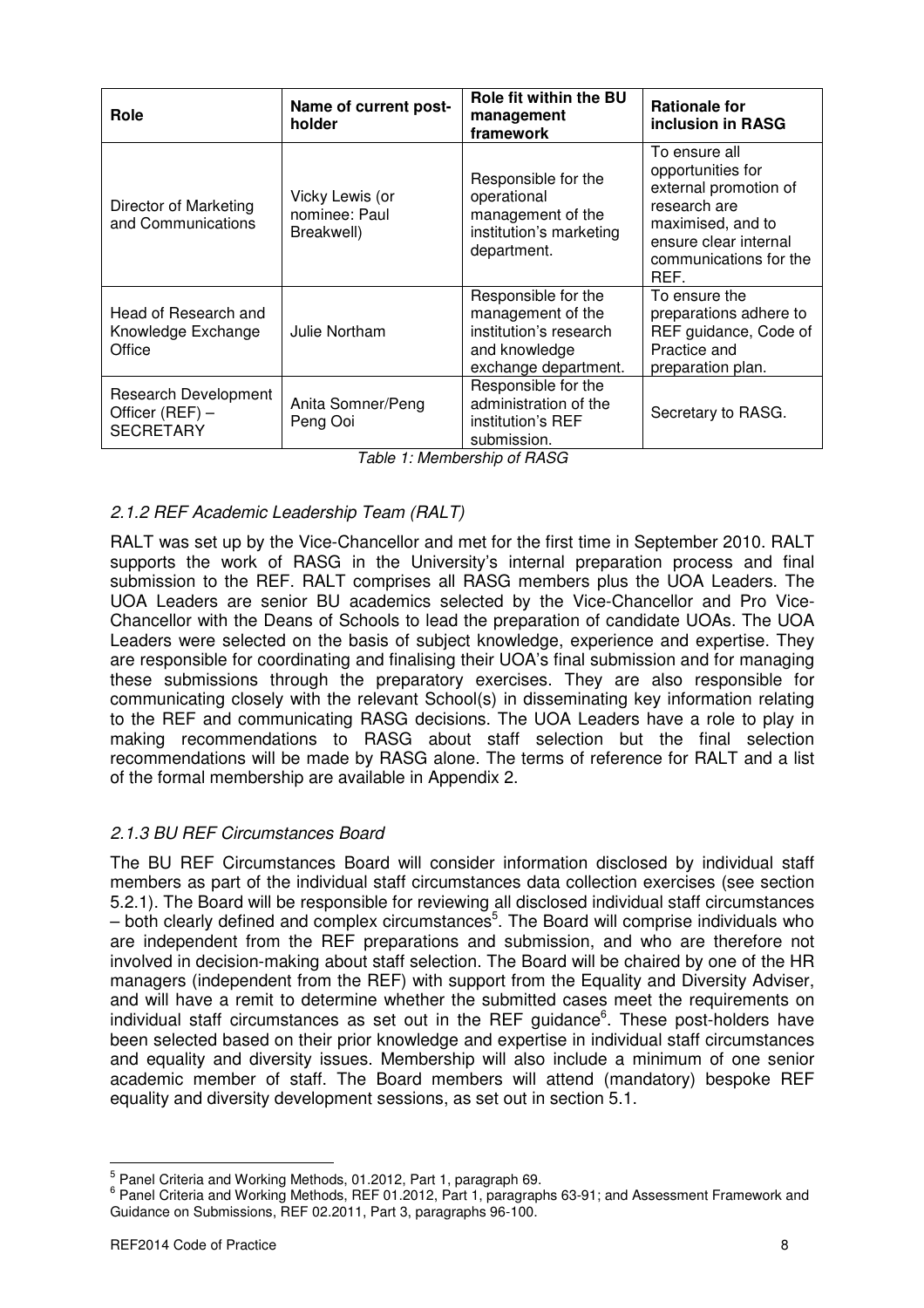# 2.1.4 BU REF Appeals Panel

The BU REF Appeals Panel will be convened by the Vice-Chancellor in the event of an appeal being lodged by an individual staff member regarding staff selection decisions. The panel will be an independent group of at least three senior academics and will have the remit to undertake a review of each case. These academics will not be members of RASG or RALT and will not have been involved at UOA or School level in the decision to exclude the individual from the submission. Six senior academics were identified by the Deputy Vice-Chancellor and the Deans in February 2012 and will receive the same bespoke REF development on equality and diversity matters as the members of RASG. In the case of an appeal based on equality and diversity grounds, the HR Manager chairing the BU REF Circumstances Board will also be included in the BU REF Appeals Panel.

# 2.1.5 Role of Research Development Unit (RDU)

The management and advisory structure detailed in sections 2.1.1–2.1.4 is facilitated centrally by the RDU under the guidance of the Pro Vice-Chancellor. The RDU provides support for the REF planning process, including:

- Preparing the preparation timetable;
- Offering policy guidance and advice to RASG, RALT and academic staff;
- The internal communications for the REF:
- The coordination of a series of REF preparation exercises starting in autumn 2010;
- Data collection and verification;
- Internal responsibility for the REF data collection system;
- Establishing the Code of Practice;
- Final submission to the REF exercise.

The Head of the Research and Knowledge Exchange Office (Julie Northam) is recorded with the REF Team as the BU institutional contact (both for the REF and the REF submissions system). In the first instance all REF-related queries should be directed to this post-holder. who is responsible for liaising with the REF Team on behalf of the University<sup>7</sup>.

Final submission to REF2014 will be through a single point of contact in the RDU.

#### **2.2 Approval of the Code**

This Code has been approved by RASG and the Vice-Chancellor following a three-week period where BU staff were invited to comment on the draft Code. As part of this exercise, the BU Chair, Secretary and Equality & Diversity Representative of the University and College Union (UCU), and also the BU staff equality interest groups, were specifically invited to comment on the draft Code. Two equality assessments<sup>8</sup> were carried out on the Code of Practice during its development and the changes made as a result of these assessments are detailed in section 5.3.

This Code of Practice is available to both internal and external audiences via the BU Research Blog<sup>9</sup>, and is also available to BU staff via the BU Staff Portal. The Code is available in alternative formats on request.

 $7$  The Head of the Research and Knowledge Exchange Office can be contacted via email at: inortham@bournemouth.ac.uk.<br><sup>8</sup> 'Equelity essessments' is the <sup>E</sup>

 <sup>&#</sup>x27;Equality assessments' is the BU terminology for 'equality impact assessments' (EIAs).

<sup>&</sup>lt;sup>9</sup> BU Research Blog: http://blogs.bournemouth.ac.uk/research.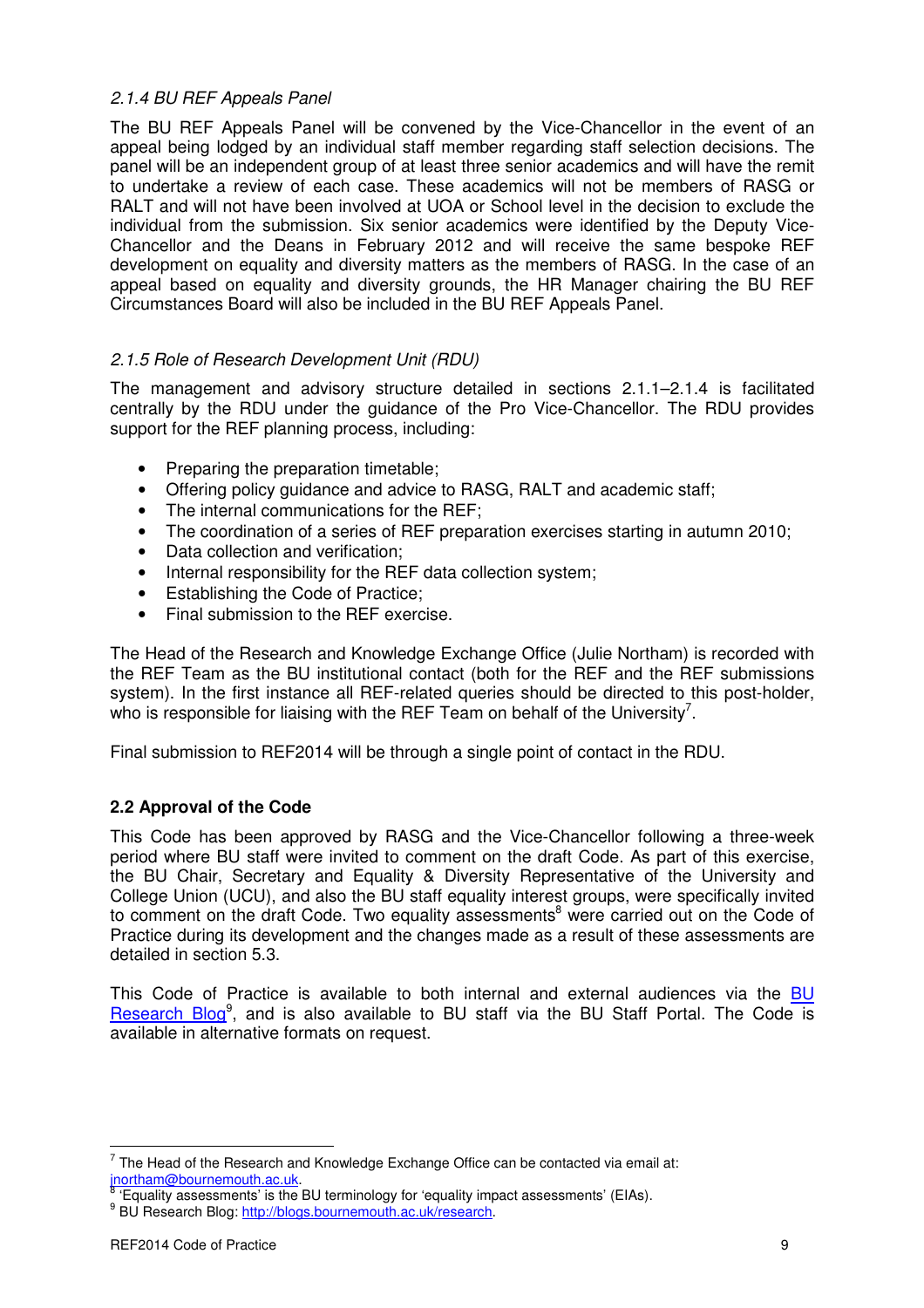# **3. Preparing the BU submission for REF2014**

# **3.1 Definition of staff eligibility**

The final REF Guidance on Submissions<sup>10</sup> states that individuals who meet one of the following definitions will be eligible for submission to REF2014:

- Category A staff defined as academic staff with a contract of employment of 0.2  $FTE<sup>11</sup>$  or greater and on the payroll of the submitting HEI on the census date (31) October 2013), and whose primary employment function is to undertake either 'research only' or 'teaching and research'.
- Category C staff defined as individuals employed by an organisation other than a HEI, whose contract or job role (as documented by their employer) includes the undertaking of research, and whose research is primarily focused in the submitting unit on the census date (31 October 2013).

These definitions will be used at BU during the internal REF preparation exercises and the final submission to REF2014.

# **3.2 REF preparation exercises and UOA action plans**

#### 3.2.1. Preparation exercises timetable

The University will undertake a series of exercises in preparation for its submission to REF2014 by discussing research performance internally and seeking specific feedback from contracted external reviewers about the current state of research activity at BU. Submissions to the preparation exercises will be coordinated by the RDU in conjunction with RALT and RASG.

The University will apply guideline thresholds in relation to the quality of individuals' outputs and will use these thresholds as one of a number of ways of informing staff selection decisions for the REF submission. These thresholds for inclusion within the final REF submission will be determined through the iterative process of the REF preparation exercises, submission modelling and through equality assessment exercises (as per the schedule in section 5.3). The threshold figures may differ between UOAs depending on a range of factors including relative performance in RAE2008, forecast performance in REF2014, and the overall size and composition of the unit's submission. The thresholds will **not** be used in isolation to select staff and each individual's contribution to the submission will be discussed by RASG; the thresholds will exist solely to help inform the decision-making process.

It is anticipated that provisional thresholds will be determined by RASG in 2013 after the final REF preparation exercise and communicated openly to all REF-eligible staff at this point. Communication channels will include the Staff Portal, the BU Research Blog, email, and through the School management structures. A series of forums will also take place to provide staff with the opportunity to discuss the thresholds with the Pro Vice-Chancellor and the relevant UOA Leaders.

**In all cases, it will be the quality of an individual's outputs that is looked at first, then the quantity.** As a guide, Table 2 sets out how the provisional threshold may be applied in different situations.

<sup>&</sup>lt;sup>10</sup> Assessment Framework and Guidance on Submissions, REF 02.2011, Part 2, paragraphs 78-83, available from: http://www.hefce.ac.uk/research/ref/pubs/2011/02\_11/02\_11.pdf.

 $11$  0.2 FTE equates to a contract of 20% full-time equivalent, e.g. 1 day per week.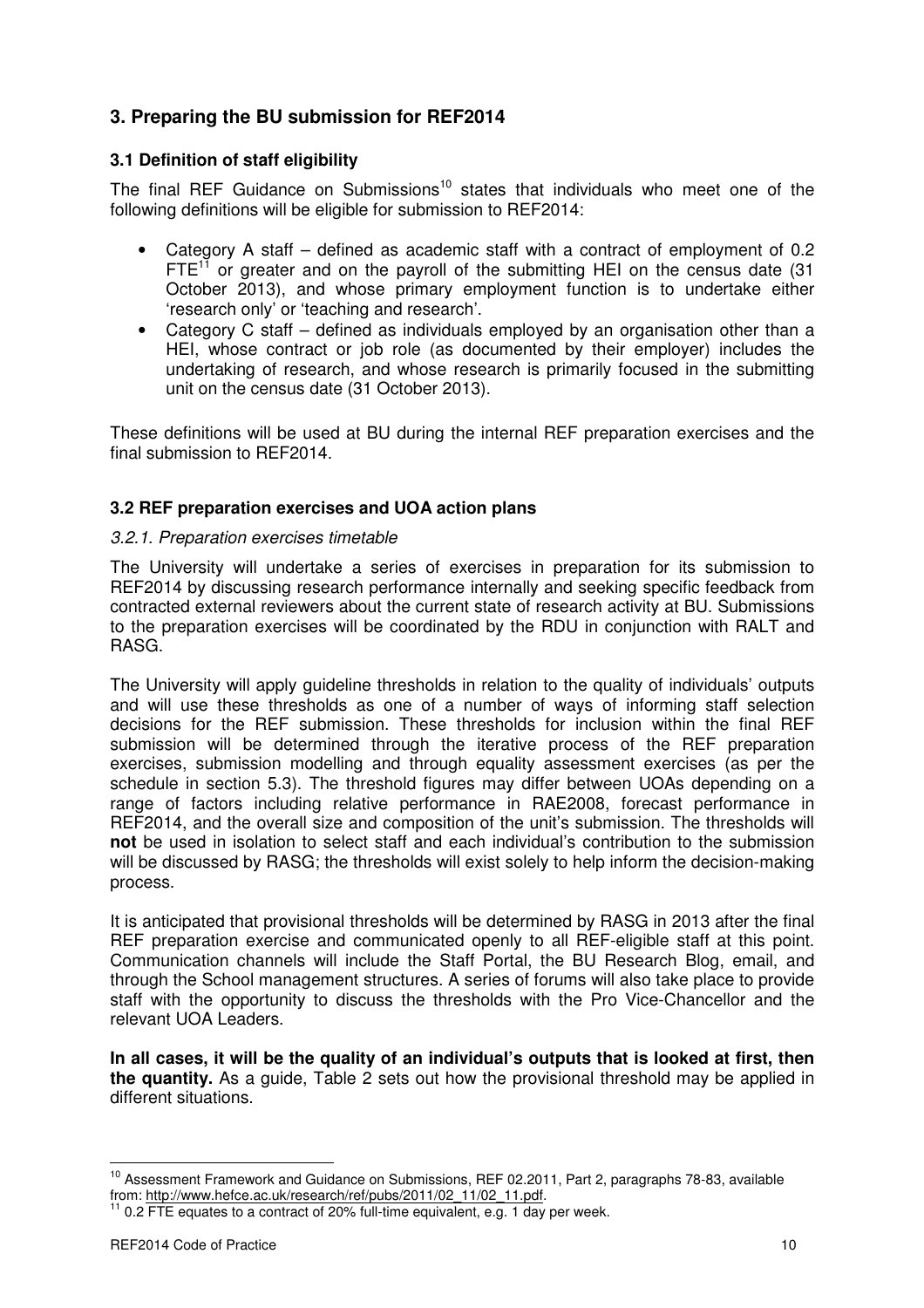| <b>Situation</b>                                                                                                                                                                               | <b>Process</b>                                                                                                                                                                                                                                                                                                                                                                                                              |  |  |
|------------------------------------------------------------------------------------------------------------------------------------------------------------------------------------------------|-----------------------------------------------------------------------------------------------------------------------------------------------------------------------------------------------------------------------------------------------------------------------------------------------------------------------------------------------------------------------------------------------------------------------------|--|--|
| <b>Individuals with four outputs</b>                                                                                                                                                           |                                                                                                                                                                                                                                                                                                                                                                                                                             |  |  |
| Four outputs that meet the guideline<br>threshold overall (taken as the average score<br>across all outputs).                                                                                  | It is likely that the individual will be submitted<br>to the REF.                                                                                                                                                                                                                                                                                                                                                           |  |  |
| Four outputs, none of which meet the<br>guideline threshold.<br>No disclosed staff circumstances.                                                                                              | It is likely that the individual will not be<br>selected for submission based on the quality<br>of the outputs. If this is the case then the<br>individual will have the right to appeal to the<br>Vice-Chancellor.                                                                                                                                                                                                         |  |  |
| Four outputs, some of which meet the<br>guideline threshold.<br>No disclosed staff circumstances.                                                                                              | The inclusion of the individual will be<br>discussed by RASG who will make a<br>recommendation based on the quality of the<br>outputs and the anticipated benefit to the<br>submission of including the individual. If<br>RASG decide not to recommend the<br>inclusion of the individual in the REF<br>submission then the individual will have the<br>right to appeal to the Vice-Chancellor.                             |  |  |
| Four outputs, some of which meet the<br>guideline threshold.<br>Staff circumstances disclosed and accepted<br>by the BU REF Circumstances Board as<br>meeting the relevant criteria.           | Once the BU REF Circumstances Board has<br>calculated the reduced number of outputs<br>then RASG will make a recommendation<br>whether to submit the individual based on the<br>quality of the outputs.                                                                                                                                                                                                                     |  |  |
| Four outputs, none of which meet the<br>guideline threshold.<br>Staff circumstances disclosed and accepted<br>by the BU REF Circumstances Board as<br>meeting the relevant criteria.           | Once the BU REF Circumstances Board has<br>calculated the reduced number of outputs<br>then RASG will make a recommendation<br>whether to submit the individual based on the<br>quality of the outputs. It is likely that the<br>individual will not be selected for submission<br>based on the quality of the outputs. If this is<br>the case then the individual will have the<br>right to appeal to the Vice-Chancellor. |  |  |
| Individuals with less than four outputs                                                                                                                                                        |                                                                                                                                                                                                                                                                                                                                                                                                                             |  |  |
| Less than four outputs, some of which meet<br>the guideline threshold.<br>Staff circumstances disclosed and accepted<br>by the BU REF Circumstances Board as<br>meeting the relevant criteria. | Once the BU REF Circumstances Board has<br>calculated the reduced number of outputs<br>then RASG will make a recommendation<br>whether to submit the individual based on the<br>quality of the outputs.                                                                                                                                                                                                                     |  |  |
| Less than four outputs, none of which meet<br>the guideline threshold.<br>Staff circumstances disclosed and accepted<br>by the BU REF Circumstances Board as<br>meeting the relevant criteria. | Once the BU REF Circumstances Board has<br>calculated the reduced number of outputs<br>then RASG will make a recommendation<br>whether to submit the individual based on the<br>quality of the outputs. It is likely that the<br>individual will not be selected for submission<br>based on the quality of the outputs. If this is<br>the case then the individual will have the<br>right to appeal to the Vice-Chancellor. |  |  |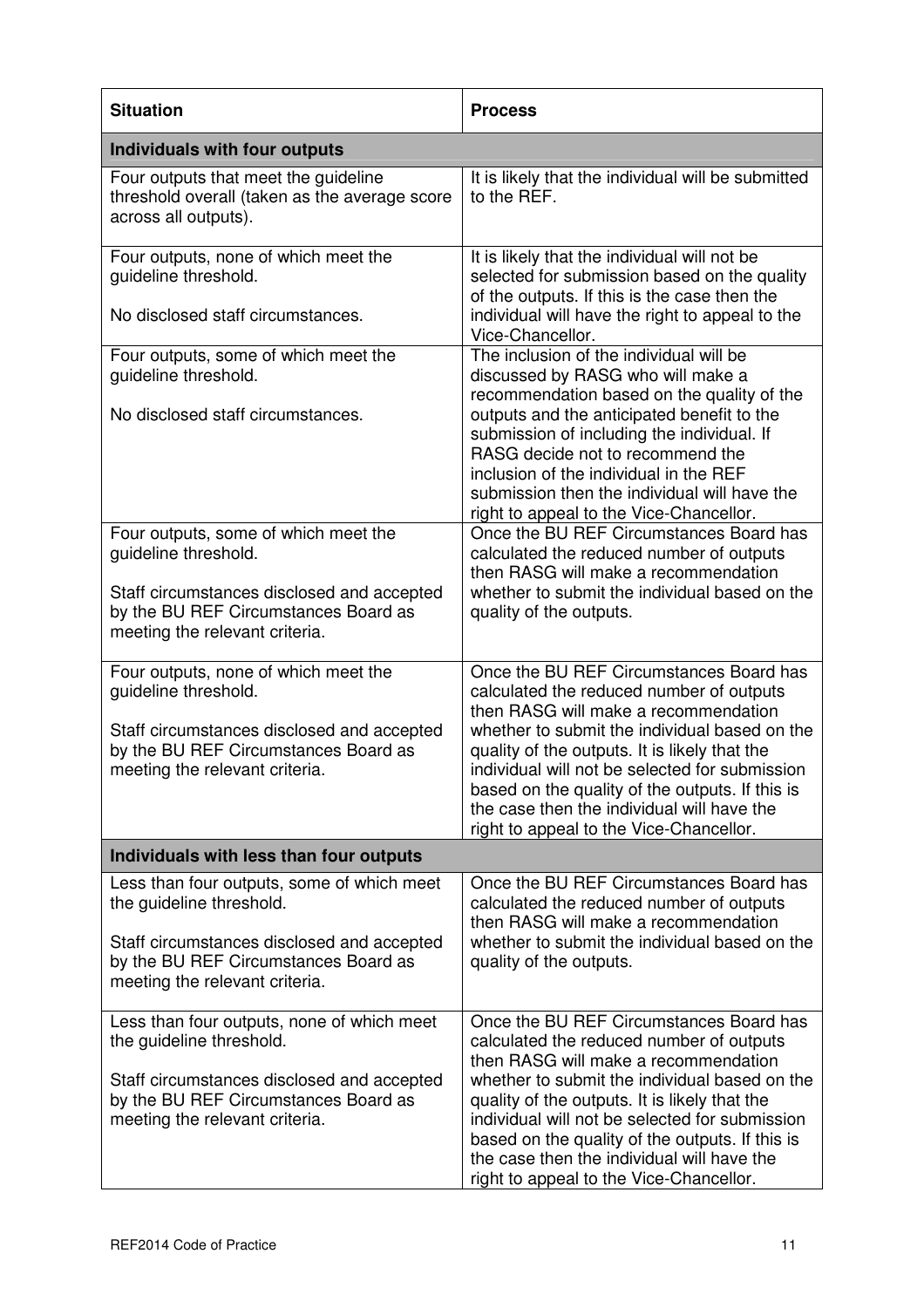| <b>Situation</b>                           | <b>Process</b>                                                                                  |
|--------------------------------------------|-------------------------------------------------------------------------------------------------|
| Less than four outputs, none of which meet | It is likely that the individual will not be                                                    |
| the guideline threshold.                   | selected for submission based on the quality                                                    |
| No disclosed staff circumstances.          | of the outputs. If this is the case then the<br>individual will have the right to appeal to the |
|                                            | Vice-Chancellor.                                                                                |
| Less than four outputs, some of which meet | It is likely that the individual will not be                                                    |
| the guideline threshold.                   | selected for submission based on the quality                                                    |
|                                            | of the outputs, then the quantity. Prior to                                                     |
| No disclosed staff circumstances.          | making this decision, RASG will double-                                                         |
|                                            | check that the individual definitely does not                                                   |
|                                            | have any individual staff circumstances that                                                    |
|                                            | have affected their ability to produce four                                                     |
|                                            | outputs in the REF period by asking the UOA                                                     |
|                                            | Leader to discuss the situation with the                                                        |
|                                            | individual concerned. If RASG recommend                                                         |
|                                            | the individual is not to be submitted then the                                                  |
|                                            | individual will have the right to appeal to the                                                 |
|                                            | Vice-Chancellor.                                                                                |

Table 2: Anticipated use of the guideline threshold/s on different situations

The iterative process to determine the guideline thresholds began with a light-touch review exercise in late 2010. The outcome of this initial exercise started to inform discussions by RASG as to which UOAs might be submitted for assessment in REF2014; **staff selection was not discussed at this early stage and will not be discussed until mid-2013**.

Subsequent REF preparation exercises (Table 3) will assist in shaping the final submission in terms of UOAs and staff submitted. The final submission thresholds will be determined by RASG following the process outlined above.

| <b>Exercise</b><br>number | <b>Exercise date</b>          | <b>Preparation exercise</b>                                                                                                |
|---------------------------|-------------------------------|----------------------------------------------------------------------------------------------------------------------------|
|                           | December 2010 - January 2011  | Light-touch <sup>12</sup> review of outputs (inclusive<br>process, i.e. open to any REF-eligible<br>academics).            |
| 2                         | April 2011 - June 2011        | Light-touch review of outputs (for UOAs 7<br>and 26 only) (inclusive process, i.e. open to<br>all REF-eligible academics). |
| 3                         | December 2011 - February 2012 | Assessment of impact template (not case<br>studies) and environment template (does not<br>involve individuals).            |
| 4                         | June 2012 - August 2012       | Full review of outputs (inclusive process, i.e.<br>open to all REF-eligible academics).                                    |
| 5                         | February 2013 - April 2013    | Full 'dry run' REF preparation exercise<br>(inclusive process, i.e. open to all REF-<br>eligible academics).               |

Table 3: Timetable of REF preparation exercises

To ensure that all staff producing excellent research are included in the final REF2014 submission, all of the preparation exercises are open to any REF-eligible member of staff who has published research outputs in the REF assessment period.

 $12$  Light-touch review – external reviewers were asked to provide overall feedback on the selected outputs as a whole and were not expected to read or respond to each output individually. All outputs were made available electronically should a reviewer wish to follow up any in more detail. Feedback for an individual focused on the overall quality of the outputs.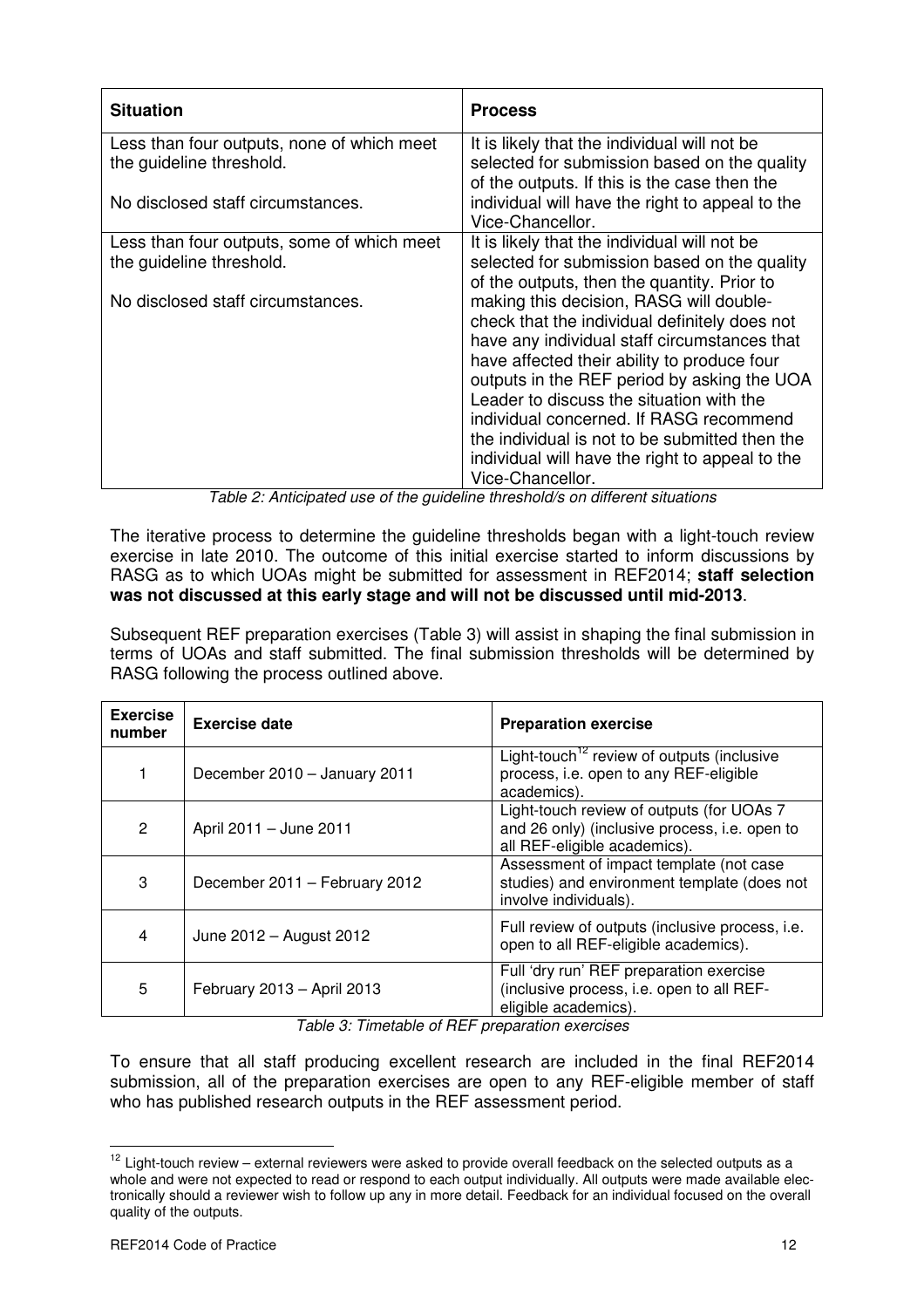RASG retains the right to amend the timetable of REF preparation exercises if deemed necessary.

After the final preparation exercise, RASG's preliminary conclusions/recommendations about the shape of the final REF submission will be discussed with the relevant UOA Leaders, Deans and Deputy Deans (Research and Enterprise) (DDREs), or equivalent, to provide an opportunity for the decisions to be explained in full and for any additional clarification to be given as required. These discussions may also provide a forum for any previously undisclosed Code of Practice or equality-related concerns to be raised for consideration by the BU REF Circumstances Board. It is the responsibility of the UOA Leaders to meet with all the relevant staff individually to discuss their recommended inclusion or exclusion. In the case of recommended exclusions, the UOA Leader will be responsible for ensuring the individual has a copy of the Code of Practice and appeals procedure and understands what to do should he/she wish to appeal against the recommendation.

#### 3.2.2 External expert reviewers

External expert reviewers will be appointed to assist in all of the University's REF preparation exercises. In most exercises, two external reviewers will be used per UOA per exercise; it is anticipated that in the majority of cases different reviewers will be used for different exercises. External reviewers will be sent a terms of reference for their engagement in each of the exercises to ensure a thorough understanding of what is required as part of the task and the appropriate level of comment on individuals and their submitted outputs (an example terms of reference is available in Appendix 3). For the final two preparation exercises, the external reviewers will also be sent the BU REF Code of Practice.

The external reviewers will not be instructed to make decisions on which staff should be submitted to the REF, nor will they be given any information relating to individual staff circumstances. They will only be asked to comment on the quality of the outputs shared with them.

#### 3.2.3 UOA action plans

In March 2011, all UOA Leaders produced an action plan for their UOA. The action plans are a submission strategy and planning tool for the UOA Leaders, Deans and RASG focusing on the actions that need to be taken to strengthen the submission by October 2013. The plans cover the three REF assessment elements: outputs, environment and impact. They are confidential documents, shared only with RASG, RALT and the Deans, although individual staff members can see them on request. An equality assessment was conducted on the action planning process and documentation in December 2011.

#### 3.2.4 Equality assessments during the preparation exercises

Equality assessments have been, and will be, completed by the RDU with the support and advice of the Equality and Diversity Adviser and HR Manager. Such assessments will take place at key stages of the REF preparation exercises to identify where the process may have had a positive impact on the advancement of equality and where any potential discrimination may occur within the selection process. Further information on the equality assessment, including a timetable of planned assessments, is available in section 5.3.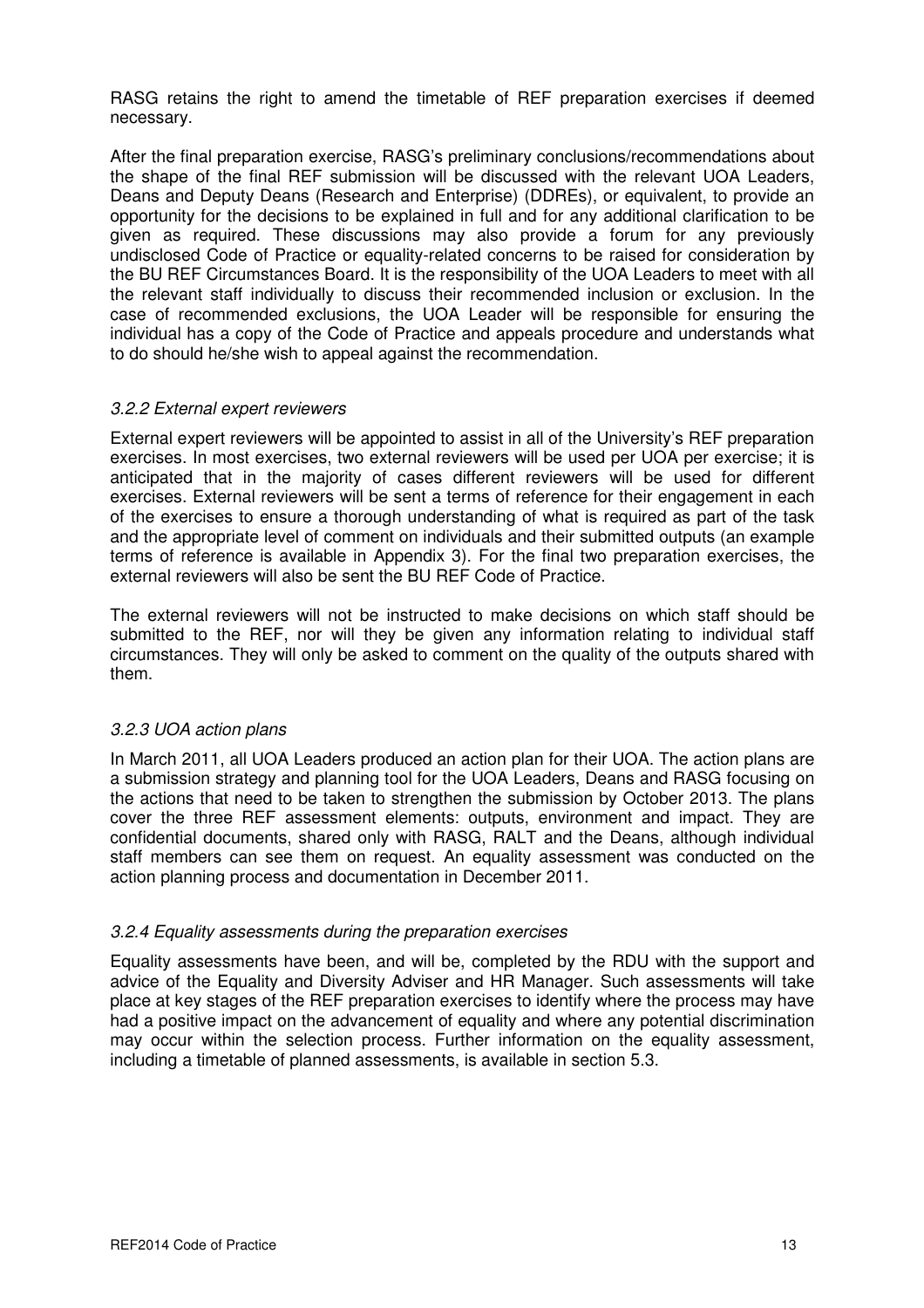# **4. Criteria for the selection of staff for submission to REF2014**

# **4.1 Decision-making framework and criteria**

The REF encourages institutions to "submit the work of all their excellent researchers".<sup>13</sup> BU is committed to this principle and aims to identify the work of all its excellent researchers for submission, consistent with the basic principles set out in this Code of Practice.

For each UOA, RASG will look to maximise the University's performance in REF2014 in terms of an appropriate combination of research quality and number of full time equivalent (FTE) staff submitted. Strategic and tactical decisions, informed by feedback from external expert reviewers and internal UOA Leaders, will therefore be made in respect of each individual UOA.

Appropriate internal quality guideline thresholds for outputs to be included in the final REF submission will be determined through the preparation exercises, submission modelling and equality assessments (see section 3.2.1). The decision on whether to include an individual in the University's submission to REF in 2013 will be made first on the grounds of the quality of their research outputs, then on the quantity of their research outputs.

Where it is decided to return staff whose volume of research outputs has been affected by individual circumstances, relevant descriptions of those circumstances will be included as part of the submission (with the member of staff's agreement) as per the requirements of the  $REF$  exercise<sup>14</sup>. Those responsible for making decisions about the composition of the submission will be aware of all current equality-related legislation so their decisions can be fully informed (see section 5.1).

#### **A decision not to submit a member of staff does not imply unsatisfactory research performance.**

All recommendations made by RASG about the shape of the final REF submission will be communicated to the relevant UOA Leader via the Pro Vice-Chancellor. It is anticipated that most staff selection recommendations will be made by the end of June 2013. There may be some staff selection recommendations made after this point (e.g. for new academic entrants to BU between June 2013 and the census date or as the result of a successful appeal). Members of staff not being recommended for submission will be informed of that decision verbally by the UOA Leader and/or Dean within five working days of RASG's decision. During this meeting, individuals will receive feedback and a justification for the decision made, and will also be reminded of the appeals process and timetable (as per section 4.2).

Using BU's central governance structure for managing the institutional REF preparations (see section 2.1) will ensure that the framework outlined above is applied consistently across all UOAs taking into account any differences between these UOAs and the relevant REF panel criteria and working methods. To ensure fairness, the principle of equality of opportunity will be applied through the use of this Code of Practice, and all relevant legislation will be considered as part of the decision-making processes associated with the University's REF submission.

# **4.2 Appeals process<sup>15</sup>**

In cases where RASG decide not to recommend the submission of an individual to the Vice-Chancellor for inclusion in the final REF2014 submission, the individual will have the right to

<sup>&</sup>lt;sup>13</sup> Assessment Framework and Guidance on Submissions, REF 02.2011, Part 1, paragraph 18b.

<sup>&</sup>lt;sup>14</sup> Panel Criteria and Working Methods, REF 01.2012, Part 1, paragraphs 63-91; and Assessment Framework and Guidance on Submissions, REF 02.2011, Part 3, paragraphs 96-100.

<sup>&</sup>lt;sup>15</sup> See Appendix 4: REF Appeals Process Map.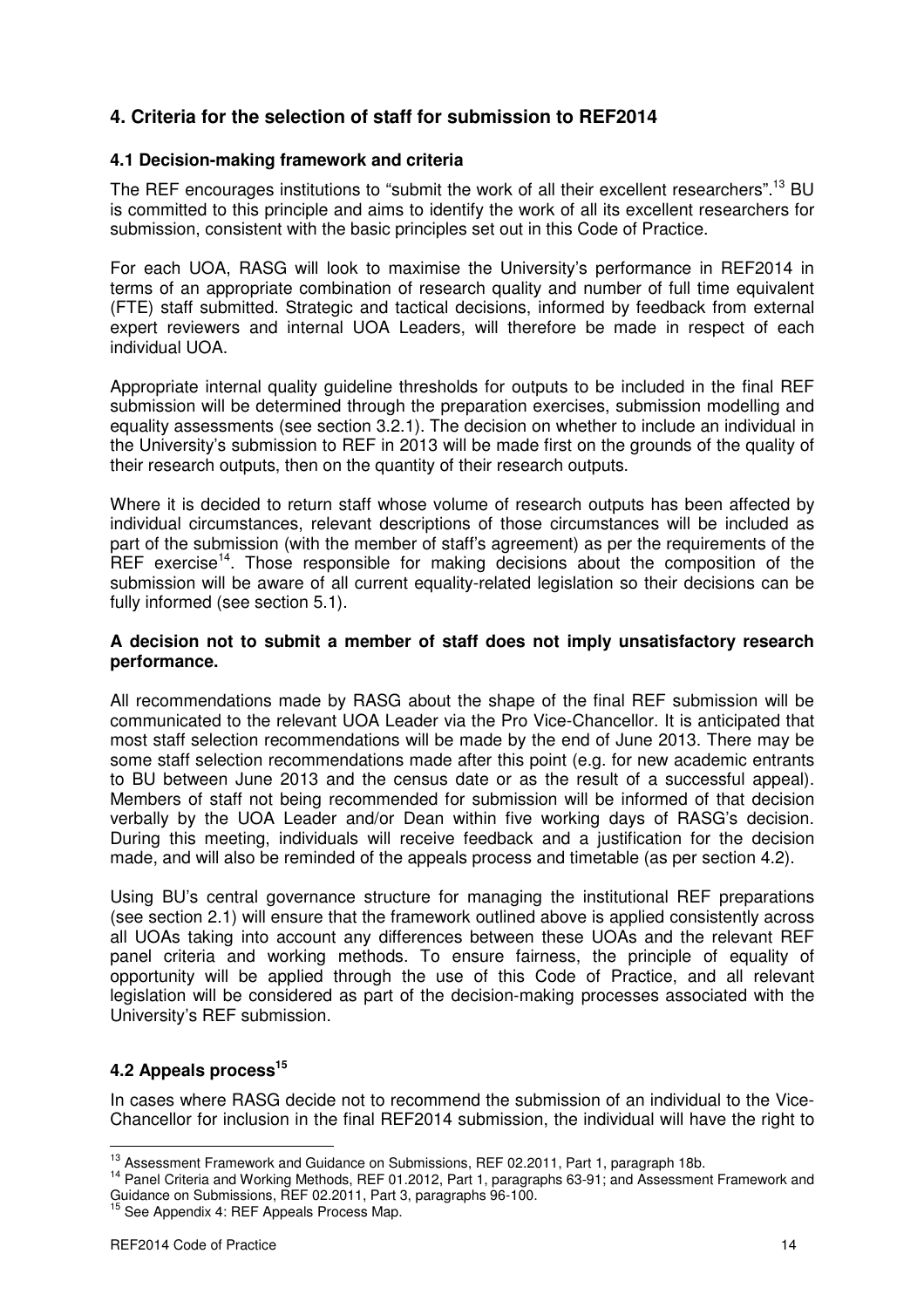appeal to the Vice-Chancellor. The individual will be required to provide a justification as to why their outputs should be reconsidered. Appeals will be considered before the final selection is made.

The Vice-Chancellor will convene a BU REF Appeals Panel – an independent group of at least three senior academics – to undertake a review of each case. These academics will not be members of RASG and will not have been involved at UOA or School level in the decision to exclude the individual from the submission. Six senior academics were identified by the Deputy Vice-Chancellor and the Deans in February 2012 and they will receive the same bespoke development on equality and diversity matters as the members of RASG (see section 5.1).

In the case of an appeal based on equality and diversity grounds, the HR Manager chairing the BU REF Circumstances Board will also be included in the BU REF Appeals Panel.

The appeal submission deadline will normally be **31 July 2013** and the Appeals Panel meetings will be held during August/September 2013. The REF appeals process is set out in Appendix 4 and will be administered and supported by a member of the RDU who has not previously been involved in RASG or RALT.

Any appeals submitted will normally be concluded within four weeks of the appeal submission deadline (31 July 2013).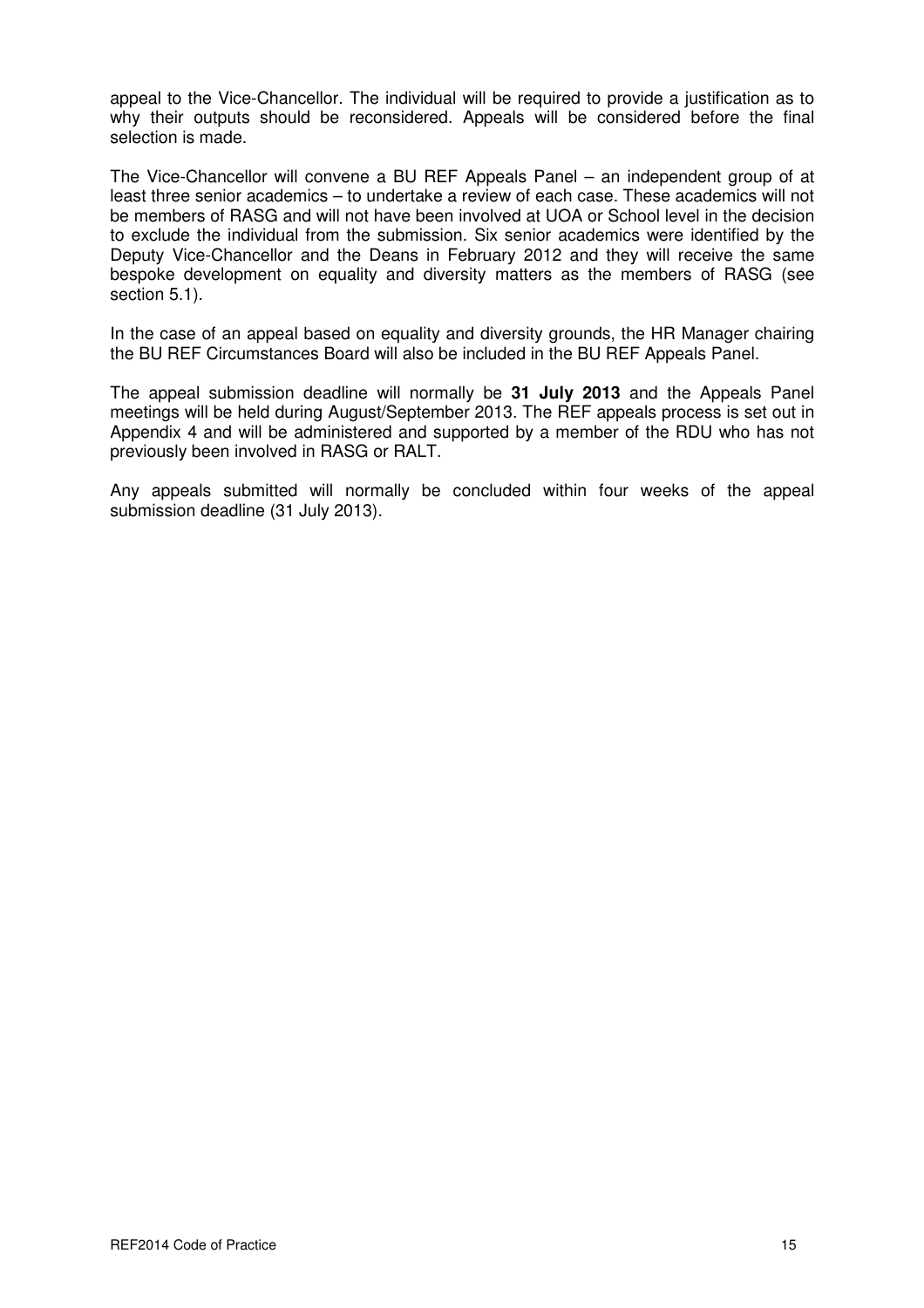# **5. Equality and diversity**

When considering and preparing its submission to the REF, the University is committed to ensuring that aspects related to equality and diversity have been, and continue to be, actively taken into consideration. BU's equality and diversity work for the REF has been built into the University's Dignity, Diversity and Equality Action Plan.

# **5.1 Equality and diversity development**

All staff involved in making decisions on staff to be submitted or included at any stage of the staff eligibility and decision-making process (to include: RASG, UOA Leaders, Deans, DDREs, the Vice-Chancellor, the RDU<sup>16</sup>, the REF Appeals Panel members, and the REF Circumstances Board) will receive mandatory REF-focused equality and diversity development.

Equality and diversity development will be offered to two staff groups:

- Group 1: Those with responsibility for advising staff on their eligibility, outputs, special considerations, etc. (i.e. UOA Leaders, REF Circumstances Board, RDU).
- Group 2: Those with responsibility for staff selection decisions (i.e. RASG, Vice-Chancellor, REF Appeals Panel members, REF Circumstances Board).

Members of Group 1 and Group 2 will be required to complete the Marshall ACM Diversity at Work e-learning package. In addition, School Deans and DDREs (or equivalent) will be required to complete the e-learning package to ensure they are aware of relevant equality and diversity considerations so they can offer support to the UOA Leaders in their Schools.

Group 1 will undertake three bespoke REF equality and diversity development sessions, based on the materials (including case studies) provided by the Equality Challenge Unit<sup>17</sup> (ECU), and will include information on the Equality Act 2010. This will ensure awareness of the relevant equality and diversity considerations and provide attendees with an opportunity to apply this knowledge to practical case studies. The aim is to equip the UOA Leaders with the knowledge and skills required to correctly guide and advise staff within their UOAs, and to ensure the REF Circumstances Board members have the knowledge and skills required to effectively review any staff considerations raised.

Group 2 will undertake one bespoke REF equality and diversity development session focused on decision-making around staff selection and UOA submission. This will ensure that those with responsibilities for shaping the final submission and deciding which staff will be submitted have a thorough knowledge and awareness of the relevant equality and diversity considerations.

Equality and diversity development will not be provided to external reviewers as they will be involved in the review of outputs, environment and impact narratives, and impact case studies only, and will not be involved in selection decisions.

Table 4 sets out the equality and diversity development that will be delivered in line with the ECU REF Handbook for Trainers<sup>18</sup>:

<sup>&</sup>lt;sup>16</sup> Head of Research and Knowledge Exchange Office and Research Development Officer (REF)

<sup>&</sup>lt;sup>17</sup> Available from: www.ecu.ac.uk/our-projects/REF.

<sup>&</sup>lt;sup>18</sup> ECU REF Equality and diversity training materials: handbook for trainers, published March 2012, available from: http://www.ecu.ac.uk/documents/ref-materials/training-pack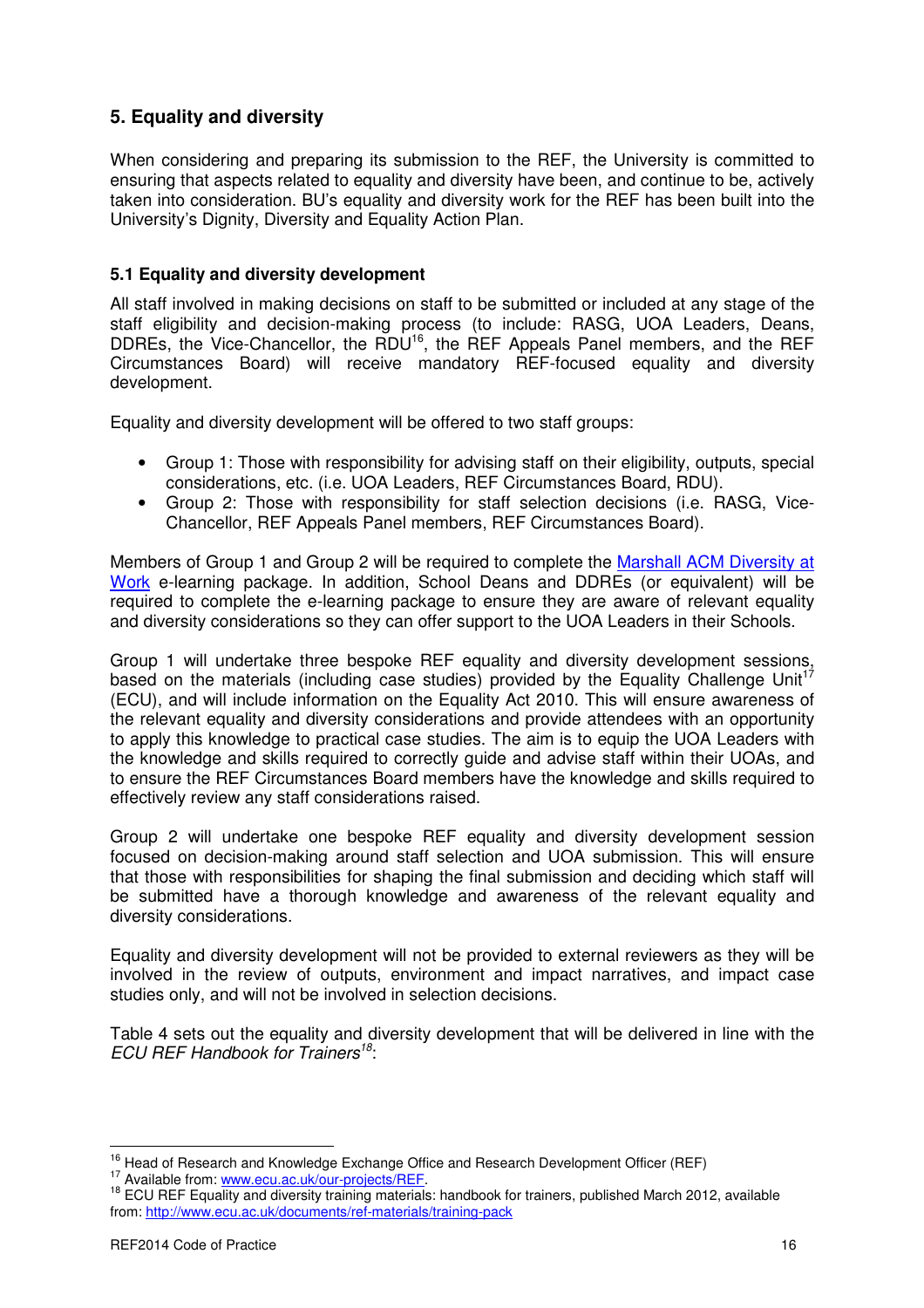| <b>Development</b>                                                                                   | <b>Relevant</b><br>sections in ECU<br><b>REF Trainers</b><br>Handbook <sup>19</sup>                                                                | Date to be<br>delivered by         | <b>Trainers</b>                                                                                     | <b>Audience</b>                    |
|------------------------------------------------------------------------------------------------------|----------------------------------------------------------------------------------------------------------------------------------------------------|------------------------------------|-----------------------------------------------------------------------------------------------------|------------------------------------|
| Marshall ACM<br>Diversity at Work<br>e-learning<br>package.                                          | Not REF specific<br>- update on BU<br>commitment to<br>E&D. Staff are<br>expected to<br>undertake this<br>development<br>module as a<br>refresher. | September 2010<br>- February 2012. | E-learning<br>package.                                                                              | Group 1, Group 2,<br>Deans, DDREs. |
| Meetings with the<br><b>UOA Leaders.</b>                                                             | Sections:<br>1, 2, 3, 4.                                                                                                                           | January/February<br>2012.          | HR Manager and<br>Equality and<br>Diversity Adviser.                                                | <b>UOA Leaders</b><br>only.        |
| <b>REF-focused E&amp;D</b><br>workshop part 1<br>(introduction to<br>E&D in relation to<br>the REF). | Sections:<br>1, 2, 3, 4.                                                                                                                           | April 2012.                        | <b>ECU</b> facilitator<br>with support from<br>HR Manager and<br>Equality and<br>Diversity Adviser. | Group 1.                           |
| REF-focused E&D<br>workshop part 2<br>(using ECU case<br>studies).                                   | Sections:<br>5, 6, 7.                                                                                                                              | May/June/July<br>2012.             | HR Manager and<br>Equality and<br>Diversity Adviser.                                                | Group 1.                           |
| REF-focused E&D<br>workshop part 3<br>(refresher session<br>using ECU case<br>studies).              | Sections:<br>Overview of 1, 2,<br>3, 4, 5, 6, 7.                                                                                                   | December 2012.                     | HR Manager and<br>Equality and<br>Diversity Adviser.                                                | Group 1.                           |
| REF-focused E&D<br>workshop (panel<br>training and staff<br>selection using<br>ECU case<br>studies). | Sections:<br>1, 2, 3, 4, 5, 6, 7.                                                                                                                  | March 2013.                        | <b>ECU</b> facilitator<br>with support from<br>HR Manager and<br>Equality and<br>Diversity Adviser. | Group 2.                           |

Table 4: Equality and diversity development for BU staff in preparation for REF2014

# **5.2 Disclosure of individual staff circumstances**

The REF Team has produced guidance on how REF panels will deal with individual circumstances that may constrain an individual's ability to produce four outputs within the assessment period<sup>20</sup>.

The REF Guidance on Submissions stipulates that "for each member of staff returned with fewer than four outputs, submissions must include...information in [form] REF1b".<sup>21</sup> Form REF1b will be used to submit details of individual staff circumstances; these are split into two categories as outlined in the REF guidance<sup>22</sup>: a) staff with clearly defined circumstances, and b) staff with complex circumstances.

Clearly defined circumstances are:

- Qualifying as an early career researcher; $^{23}$
- Absence from work due to working part-time, secondments or career breaks: $24$

<sup>&</sup>lt;sup>19</sup> ECU REF Equality and diversity training materials: handbook for trainers, published March 2012, available From: http://www.ecu.ac.uk/documents/ref-materials/training-pack<br>
20 From: http://www.ecu.ac.uk/documents/ref-materials/training-pack<br>
20 From: http://www.ecu.ac.uk/documents/ref-materials/training-pack Equality Briefing for Panels available from:

http://www.hefce.ac.uk/research/ref/pubs/other/equality/REF\_equality.pdf.

 $^{21}$  Assessment Framework and Guidance on Submissions, REF 02.2011, Part 3, paragraph 96.

<sup>&</sup>lt;sup>22</sup> Panel Criteria and Working Methods, REF 01.2012, Part 1, paragraph 69.

<sup>&</sup>lt;sup>23</sup> Assessment Framework and Guidance on Submissions, REF 02.2011, Part 3, paragraphs 85-87.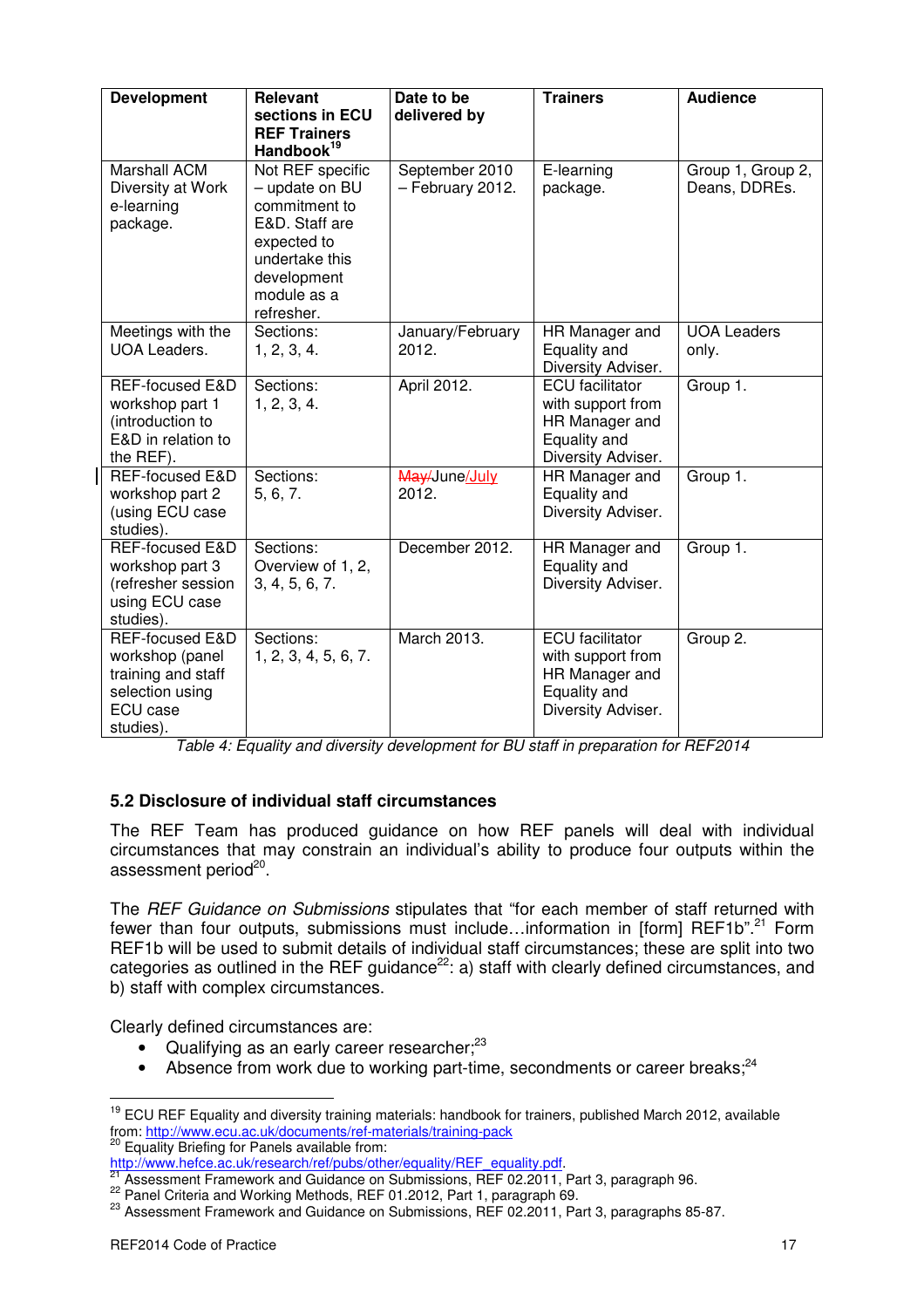- Qualifying periods of maternity, paternity or adoption leave;<sup>25</sup>
- Other circumstances that apply in UOAs  $1-6.^{26}$

Complex circumstances are:

- Disability:<sup>27</sup>
- Ill health or injury:
- Mental health conditions:
- Constraints relating to pregnancy, maternity, paternity, adoption or childcare that fall outside of  $-$  or justify the reduction of further outputs in addition to  $-$  those outlined in clearly defined circumstances above;
- Other caring responsibilities (such as caring for an elderly or disabled family member);
- Gender reassignment;
- Other circumstances relating to the protected characteristics listed in the REF guidance document<sup>28</sup>, or relating to activities protected by employment legislation.

Staff on part-time and/or fixed term contracts and in post on the census date (31 October 2013) will be considered for inclusion alongside and using the same criteria as for staff on permanent contracts. All BU staff are expected to meet the requirements of the BU Dignity, Diversity and Equality Policy and all receive support and have access to all BU equality and diversity resources, irrespective of contractual status.

In line with the REF guidance, academic and academic-related duties that may be reasonably expected of the post holder, including teaching and administrative duties, will not be regarded as sufficient reason for the submission of fewer than four outputs.

# 5.2.1 Internal collation and use of data

Specific details about individuals with potential equality and diversity considerations will initially be collected in autumn 2012. The collation of this data at this time serves three purposes:

- To aid RASG in the selection of staff for the 2013 mock exercise and final submission;
- To undergo review by the BU REF Circumstances Board in winter 2012;
- To initiate the completion of the REF1b forms for staff likely to be returned with fewer than four outputs.

It is important that relevant information is disclosed at this time to assist in the REF preparations and to ensure adequate documentation and evidence are collated (where appropriate) for the final submission to REF in autumn 2013.

Prior to this, in January 2012, the Equality and Diversity Adviser and HR Manager visited each of the UOA Leaders to discuss the equality and diversity aspects of the REF and to answer UOA Leaders' questions.

A frequently asked questions (FAQs) document was compiled and circulated to all REFeligible staff in spring 2012 via the BU Research Blog, covering the whole REF process and including all relevant equality and diversity guidance. The FAQs were also emailed to all REF-eligible staff in late summer 2012 with a delivery receipt requested to demonstrate that all REF-eligible staff have been made aware of the document. After this, the FAQs will be

<sup>&</sup>lt;sup>24</sup> Panel Criteria and Working Methods, REF 01.2012, Part 1, paragraphs 73-74.

<sup>25</sup> Panel Criteria and Working Methods, REF 01.2012, Part 1, paragraphs 75-81.

<sup>26</sup> Panel Criteria and Working Methods, REF 01.2012, Part 1, paragraphs 86-87.

<sup>&</sup>lt;sup>27</sup> As defined in Assessment Framework and Guidance on Submissions, REF 02.2011, Part 4, Table 2.

<sup>&</sup>lt;sup>28</sup> Assessment Framework and Guidance on Submissions, REF 02.2011, Part 4, paragraph 190.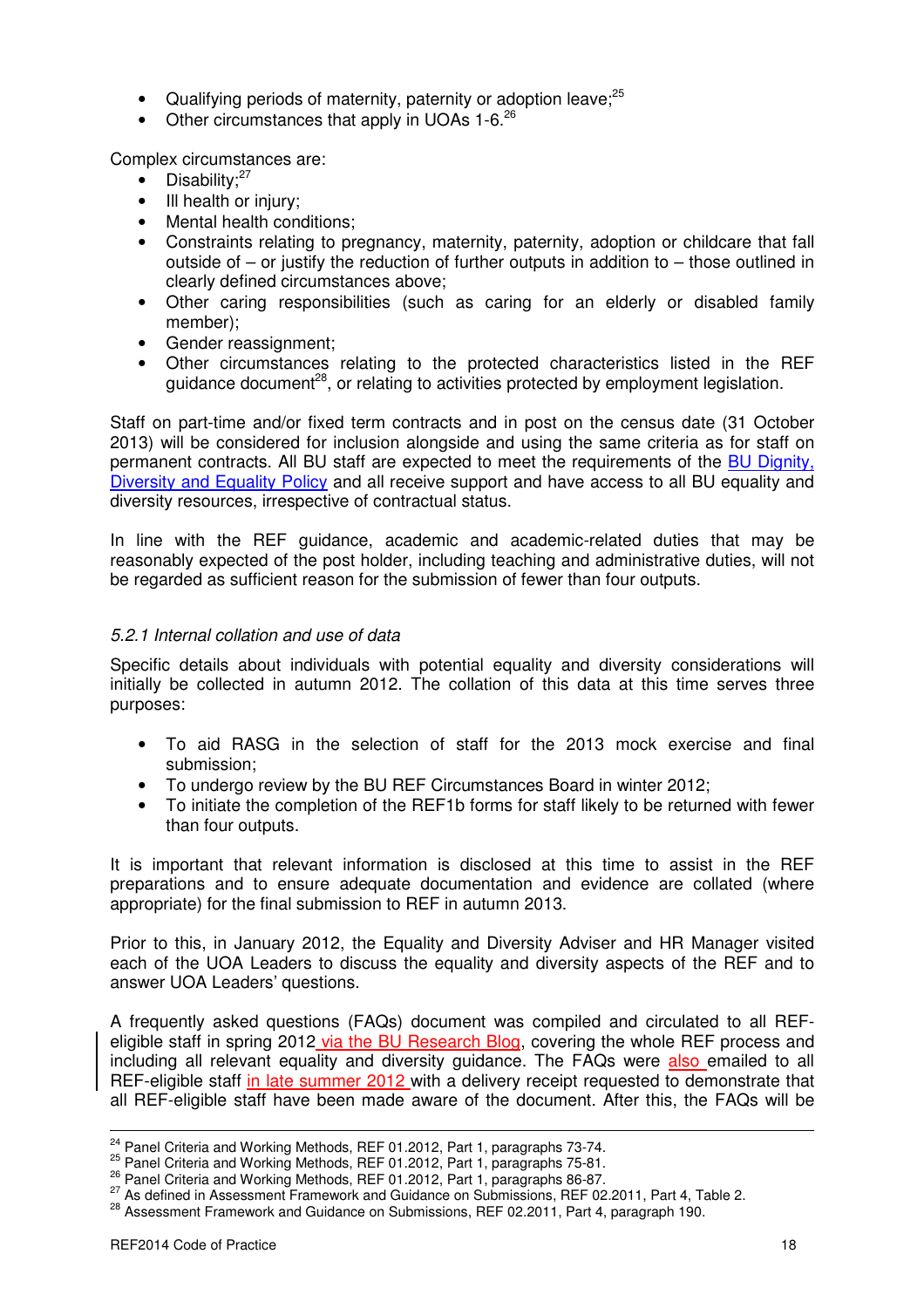sent to all REF-eligible new starters when they join BU to ensure they have access to the information and guidance. The FAQs will be treated as a live document with academic staff invited to suggest further areas for inclusion, and will be stored on the BU Research Blog.

In addition to the FAQs, during spring 2012 the Pro Vice-Chancellor met with the REFeligible staff in each UOA to discuss the REF and answer any general questions they had regarding preparation and submission. During autumn 2012, the RDU will coordinate forums for the further discussion of REF preparations and submission. The forums will be chaired by the Pro Vice-Chancellor with support from the HR Manager, the Equality and Diversity Adviser, the Head of Research and Knowledge Exchange Office, the Research Development Officer (REF), and the UOA Leaders, and will be open to all staff to attend. The forums will be promoted via the BU Staff Portal and the BU Research Blog. Key messages from the forums will be shared via the BU Research Blog. Issues raised and discussed at the forums will also feed into the FAQs as appropriate.

Staff wishing to discuss equality and diversity considerations prior to the data collection exercise in autumn 2012, and indeed at any time during the REF preparation period, should speak with their UOA Leader, the Equality and Diversity Adviser and/or the HR Manager in the first instance.

In autumn late summer 2012, all BU staff eligible for inclusion in the REF will be sent an email by the RDU/HR Department requesting them to complete a disclosure form about their individual circumstances, which is based on the ECU individual staff circumstances disclosure form<sup>29</sup>. BU staff absent from work (such as staff on secondment or career break) at the time the email is circulated will be sent a hard copy of the form in the post. Completion of the form at this stage will not be mandatory. However, The those staff who will be submitted to the REF form-will need to be-completed a form prior to submissionby all REFeligible staff, even those without any relevant circumstances to disclose. In line with the Data Protection Act 1998, all data returned will be stored and treated confidentially and will only be accessible by two key contacts in HR, the Head of the Research and Knowledge Exchange Office and the Research Development Officer (REF). After this data collection exercise, REFeligible new starters will be asked to complete a staff disclosure form when they join BU to ensure they have the opportunity to disclose information. All REF-eligible staff likely to be submitted to the REF will be reminded to update their details in summer 2013 following the same process.

Where circumstances are disclosed these will be recorded confidentially and, where possible, verified by the HR Department. All circumstances (clearly defined and complex) will be considered by the BU REF Circumstances Board and, if accepted, the decision (but not the specific details) will be shared with those making selection decisions (i.e. RASG, the relevant UOA Leader and, if necessary, the Vice-Chancellor and the Appeals Panel). Figure 1 demonstrates how the information disclosed will be used.

<sup>&</sup>lt;sup>29</sup> Available from http://www.ecu.ac.uk/documents/ref-materials/template-individual-circumstances-ref-disclosureform.doc.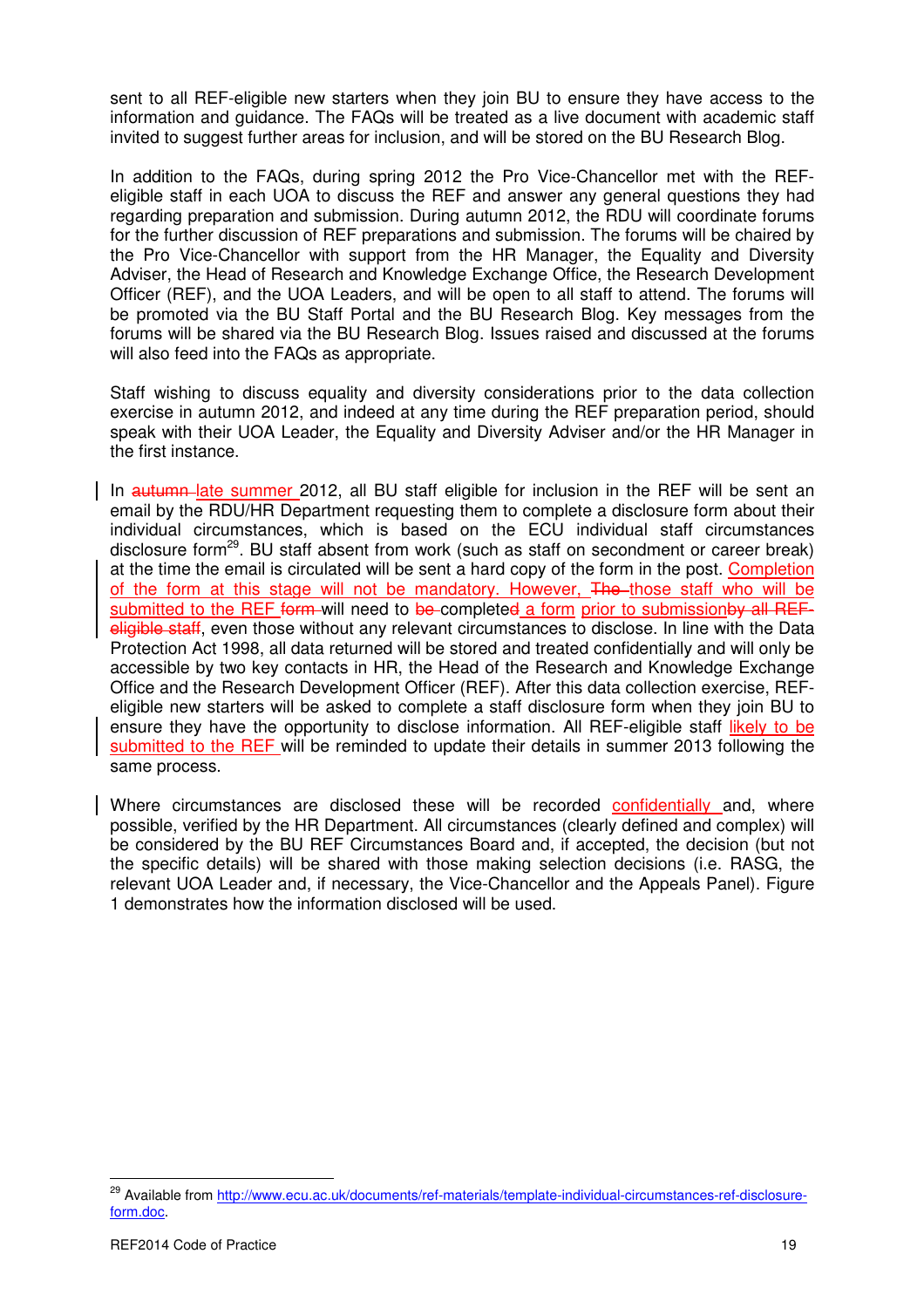

Figure 1: Flowchart showing how the information about individual circumstances disclosed via the staff disclosure form will be used and shared

The BU REF Circumstances Board will be responsible for considering the extent to which the circumstances have had a material impact on the individual's ability to produce the expected volume of outputs in the REF assessment period. As per the REF guidance, when considering clearly defined circumstances, a pro-rata rule will be used to calculate the number of outputs that may be reduced without penalty in the assessment, depending on the duration of the circumstances (or a combination thereof)<sup>30</sup>. Table 5 indicates the number of outputs that may be reduced without penalty for individuals qualifying as early career researchers (ECRs), and Table 6 shows the number of outputs that may be reduced without penalty for periods of part-time working, secondments or career breaks.

| Date at which the individual first met the REF<br>definition of an ECR | Number of outputs may be reduced by up to: |
|------------------------------------------------------------------------|--------------------------------------------|
| On or before 31 July 2009                                              |                                            |
| Between 1 August 2009 and 31 July 2010 inclusive                       |                                            |
| Between 1 August 2010 and 31 July 2011 inclusive                       |                                            |
| On or after 1 August 2011                                              |                                            |

Table 5: ECRs – permitted reduction in outputs

| Total months absent between 1 January 2008 to<br>31 October 2013 due to working part-time,<br>secondment or career break: | Number of outputs may be reduced by up to: |
|---------------------------------------------------------------------------------------------------------------------------|--------------------------------------------|
| $0 - 11.99$                                                                                                               |                                            |
| $12 - 27.99$                                                                                                              |                                            |
| $28 - 45.99$                                                                                                              | כי                                         |
| 46 or more                                                                                                                | 3                                          |

Table 6: Part-time working, secondments or career breaks – permitted reduction in outputs

For qualifying periods of maternity, paternity or adoption leave, an individual may reduce the number of outputs by one for each discrete period of statutory maternity or adoption leave taken during 1 January 2008 – 31 October 2013. The same reduction and timeframe applies for periods of additional paternity or adoption leave lasting for four months or more.<sup>31</sup>

<sup>&</sup>lt;sup>30</sup> Panel Criteria and Working Methods, REF 01.2012, Part 1, paragraphs 70-81.

<sup>&</sup>lt;sup>31</sup> Panel Criteria and Working Methods, REF 01.2012, Part 1, paragraphs 75-81.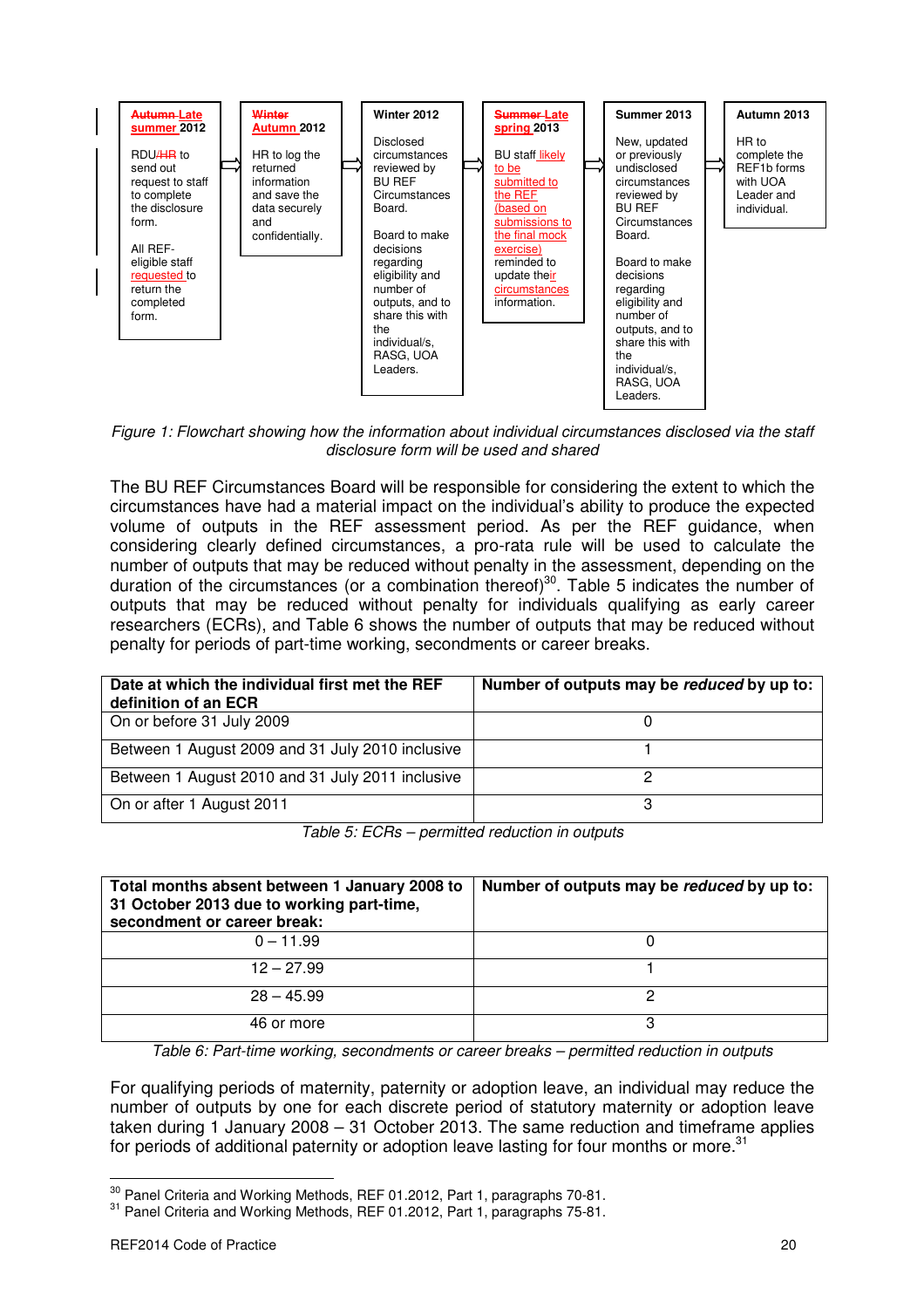For more complex circumstances, as set out in section 5.2, the BU REF Circumstances Board will make a judgement on the appropriate reduction in the number of outputs submitted. As far as is practicable, the impact of the circumstances on an individual's ability to work productively throughout the assessment period will be equated to the impact of clearly defined absences, and the number of outputs reduced in line with Table 6.

The data returned via the staff disclosure form will be used to complete the REF1b form by the HR Department in conjunction with the relevant UOA Leader and, where necessary, the individual. The process will be managed centrally by the HR Department, overseen by a HR Manager. Any information disclosed via this form will be handled confidentially as personal and sensitive data in accordance with the Data Protection Act 1998.

# 5.2.2 External use of data

Information returned in the REF2014 submission on the REF1b form must be based on verifiable evidence, such as a general practitioner's letter or consultant's report. REF1b forms will be kept confidential to the REF Team at the Higher Education Funding Council for England (HEFCE), and to the REF panel members (for clearly defined circumstances) and to the EDAP and main panel chairs (for complex circumstances). REF sub-panel members will be aware that there are complex circumstances but will not have access to further information about the details of the circumstances.

# **5.3 Equality assessment**

As required by the funding bodies, the University will conduct an equality assessment on the Code of Practice, on two of the preparation exercises, and on the BU procedures for selecting staff for submission to REF2014. The aim of the equality assessments will be to determine whether BU's staff selection policy may have a differential impact on particular groups of staff; to highlight where changes to processes may need to be made; and to have a positive impact on the advancement of equality. The first assessment was undertaken in 2011 and will be repeated at key stages of the selection process as submissions are prepared. This includes an assessment of the first mock exercise to take into consideration new equality assessment guidance issued by the ECU. This has helped to inform the Code of Practice for subsequent preparation exercises.

Table 7 indicates the plan for conducting the equality assessments, including a summary of the changes that have been actioned as a result of the assessments.

| <b>Equality assessment</b>                                                                                  | Date to be completed by | <b>Findings and changes made</b>                                                                                                                                                                                                                                                                                                                                                                                                                                |
|-------------------------------------------------------------------------------------------------------------|-------------------------|-----------------------------------------------------------------------------------------------------------------------------------------------------------------------------------------------------------------------------------------------------------------------------------------------------------------------------------------------------------------------------------------------------------------------------------------------------------------|
|                                                                                                             |                         | to Code of Practice                                                                                                                                                                                                                                                                                                                                                                                                                                             |
| 1. First preparation exercise<br>(light-touch review), and action<br>planning process and<br>documentation. | December 2011           | No selection decisions were<br>being made at this stage. Key<br>points included:<br>UOA Leaders need to be<br>fully trained on equality and<br>diversity considerations,<br>and a full development plan<br>has now been put in place -<br>details added to Code<br>(section 5).<br>BU needs to set up a REF<br>٠<br>Circumstances Board to<br>review all individual<br>circumstances, separate<br>from RALT and RASG -<br>details added to Code<br>(section 2). |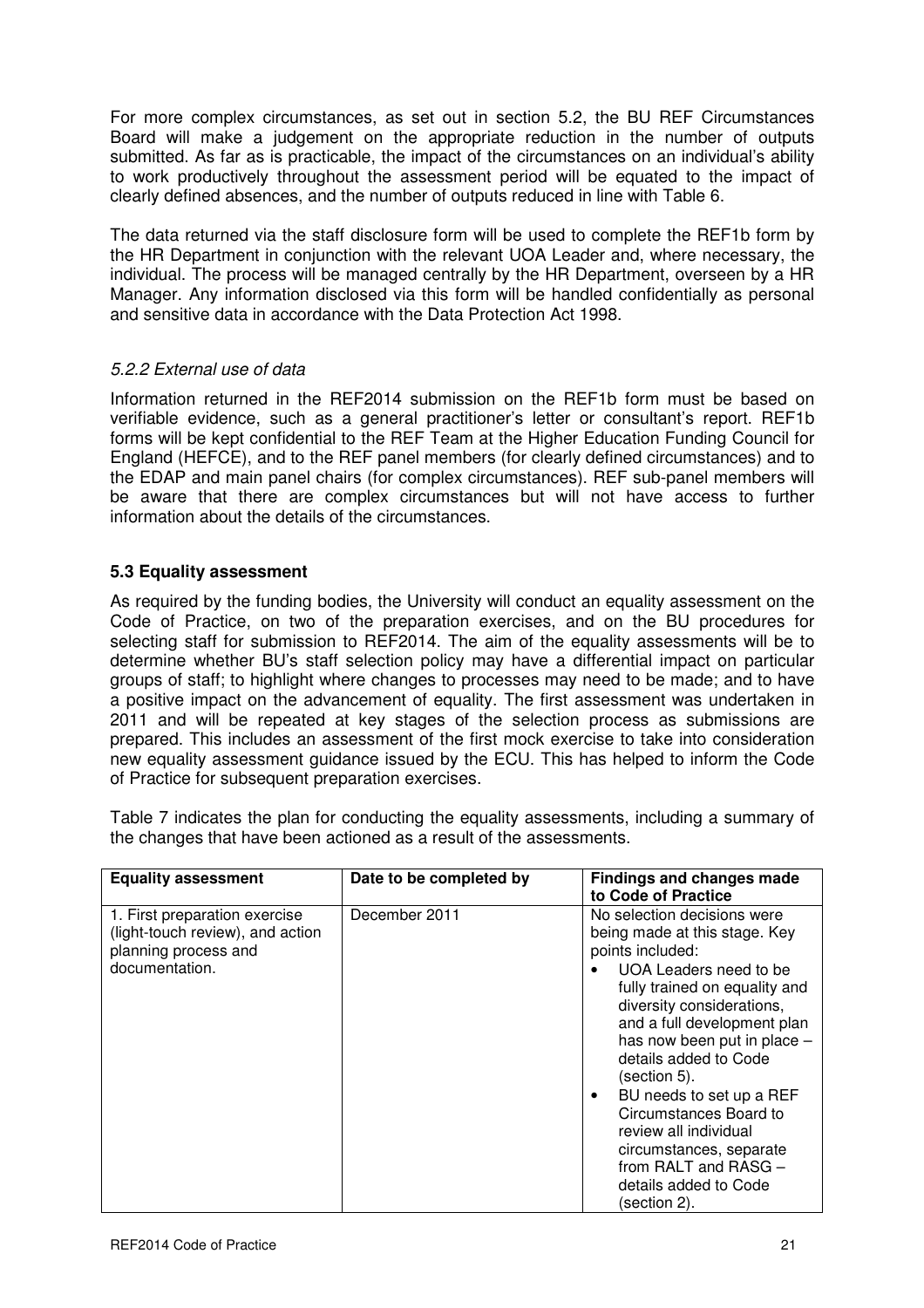| <b>Equality assessment</b>                           | Date to be completed by | <b>Findings and changes made</b><br>to Code of Practice                                                                                                                                                                                                        |
|------------------------------------------------------|-------------------------|----------------------------------------------------------------------------------------------------------------------------------------------------------------------------------------------------------------------------------------------------------------|
|                                                      |                         | An internal communications<br>plan needs to be put in<br>place to ensure all staff are<br>aware of their eligibility to<br>submit to future mock REF<br>exercises to ensure they are<br>still able to be considered -<br>details added to Code<br>(section 6). |
| 2. Draft Code of Practice.                           | December 2011           | Greater opportunities for<br>communicating aspects of the<br>Code have been identified -<br>details added to Code (section<br>6)                                                                                                                               |
| 3. Final preparation exercise<br>(March-April 2013). | April 2013              | To be added.                                                                                                                                                                                                                                                   |
| 4. Staff selection process and<br>threshold.         | August 2013             | To be added.                                                                                                                                                                                                                                                   |

Table 7: BU equality assessment plan for REF2014

The Pro Vice-Chancellor will be the sponsor for all of the assessments, and the Head of Research and Knowledge Exchange Office will be the policy owner. The Equality and Diversity Adviser and HR Manager will support and advise the RDU in completing the equality assessments. These roles have been assigned based on the knowledge and experience of the post-holders.

The Equality and Diversity Adviser will use information gained from involving staff from protected groups<sup>32</sup> to inform the equality assessment. The BU REF preparation exercises detailed in section 3 will also be used to inform the assessment.

Before submission, the Equality and Diversity Adviser, with support from HR, will prepare an equality profile of all eligible staff showing who is and who is not to be submitted as per RASG decisions and any appeals. The RDU, with support from the Equality and Diversity Adviser and HR Manager, will then undertake an assessment of the equality impact of the staff selection process as outlined in Table 7.

A final check will be made that:

- An equality profile of all staff not being submitted has been conducted and that all appeals procedures have been completed;
- An equality profile of all staff being submitted has been conducted and that the appropriate details have been provided in the submission.

As advised by the funding bodies, BU will externally publish its equality assessments after submission to REF2014. The published information will include the outcomes of any actions taken to advance equality or to prevent discrimination. No details about individuals or any confidential information will be disclosed through this process.

 $32$  A list of equality and diversity groups and networks at BU can be found via the following link: http://www.bournemouth.ac.uk/facilitiesandresources/diversity/student\_staff\_networks\_and\_groups.html.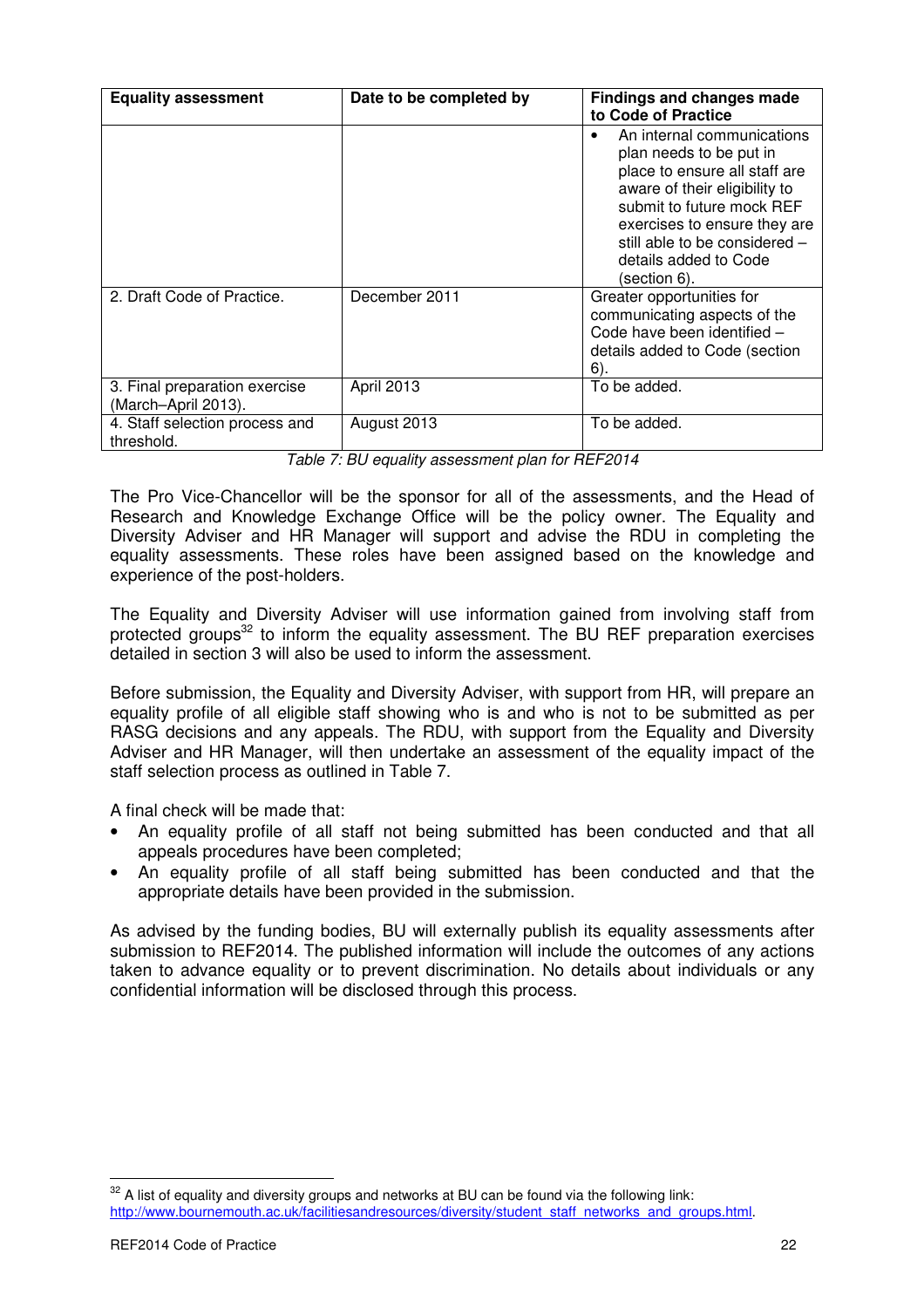# **6. Internal communication plan**

The communication objectives are to ensure that all stakeholders are aware of:

- The REF exercise:
- BU's internal governance structure for the REF;
- BU's internal preparation plans, including preparation exercises;
- The rules regarding eligibility and BU's criteria for the selection of staff;
- What constitutes equality and diversity considerations, how they can be raised and individual circumstances disclosed;
- The appeals procedure.

An early draft version of the BU REF Code of Practice was made available to staff via the Staff Portal in autumn 2010.

BU staff and key UCU representatives were invited to comment on a draft of the Code of Practice (henceforth referred to as 'draft version 1') during spring 2012.

A final draft version of the Code will be sent to the REF Team by 27 April 2012 (henceforth referred to as 'final version 1'). This version will be examined by the EDAP who will then advise HEFCE on the adherence of the Code to the published REF requirements. HEFCE will then liaise with BU directly to either confirm that the Code meets the requirements, or to request resubmission.

Table 8 details the communication plan for how the 'final version 1' of the BU Code of Practice will be made available to staff.

| <b>Timing</b>         | Spokesperson | Responsibility<br>for ensuring<br>this happens | Channel/<br>action                                                                                              | <b>Version of</b><br>Code of<br><b>Practice</b> | <b>Purpose</b>                                                                                                                                  | Content                                                                      | <b>Audience</b>                              |
|-----------------------|--------------|------------------------------------------------|-----------------------------------------------------------------------------------------------------------------|-------------------------------------------------|-------------------------------------------------------------------------------------------------------------------------------------------------|------------------------------------------------------------------------------|----------------------------------------------|
| <b>April</b><br>2012  |              |                                                |                                                                                                                 |                                                 |                                                                                                                                                 |                                                                              |                                              |
| Late<br>April<br>2012 | M Bennett    | J Northam                                      | Individual<br>staff emails.                                                                                     | $n/a$ .                                         | To ensure all<br>REF-eligible<br>staff are aware<br>of the REF<br>process, BU<br>preparations<br>and equality &<br>diversity<br>considerations. | FAQs sent<br>to all REF-<br>eligible staff<br>with a<br>delivery<br>receipt. | All REF-<br>eligible<br>staff.               |
| Late<br>April<br>2012 | M Bennett    | J Northam                                      | <b>BU Staff</b><br>Portal story<br>and Code<br>of Practice<br>added to<br>Policies<br>section of<br>the Portal. | Final<br>version 1.                             | To share the<br>draft Code of<br>Practice with<br>all staff.                                                                                    | The draft<br>version of<br>the Code of<br>Practice<br>and FAQs<br>document.  | All BU<br>staff.                             |
| Late<br>April<br>2012 | M Bennett    | J Northam                                      | BU<br>Research<br>Blog.                                                                                         | Final<br>version 1.                             | To share the<br>draft Code of<br>Practice with<br>all staff and to<br>ensure it is<br>visible<br>externally.                                    | The draft<br>version of<br>the Code of<br>Practice<br>and FAOs<br>document.  | All BU staff<br>and<br>external<br>audience. |
| Late<br>April<br>2012 | M Bennett    | J Northam                                      | 'All Staff'<br>email.                                                                                           | Final<br>version 1.                             | To share the<br>draft Code of<br>Practice with<br>all staff.                                                                                    | The draft<br>version of<br>the Code of<br>Practice<br>and FAQs<br>document.  | All BU<br>staff.                             |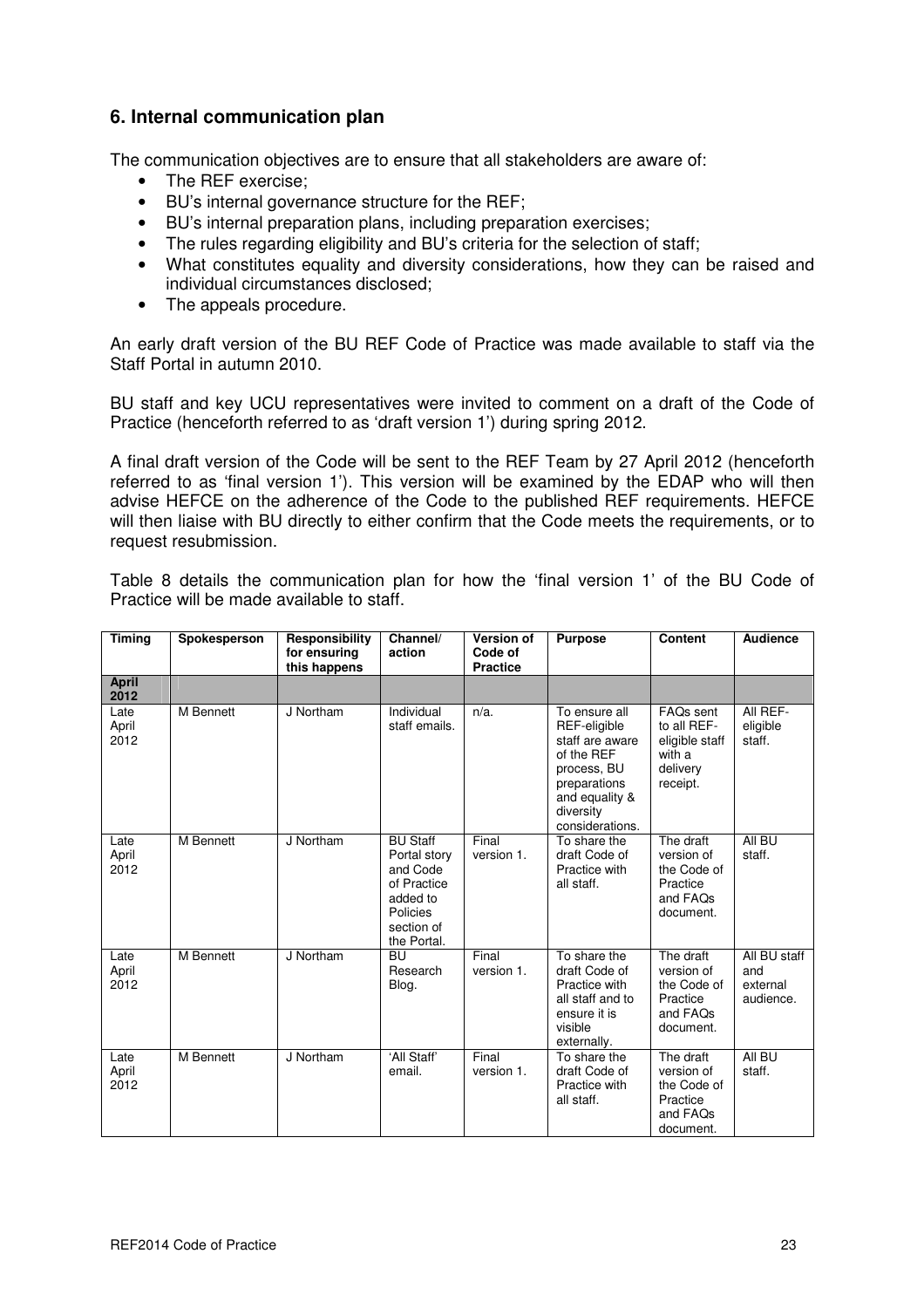| <b>Timing</b>                    | Spokesperson                                                                            | Responsibility<br>for ensuring<br>this happens | Channel/<br>action                                           | <b>Version of</b><br>Code of<br><b>Practice</b> | <b>Purpose</b>                                                                                                                                                                                                       | <b>Content</b>                                                                                                                                                                                          | <b>Audience</b>                                                                                                                                                   |
|----------------------------------|-----------------------------------------------------------------------------------------|------------------------------------------------|--------------------------------------------------------------|-------------------------------------------------|----------------------------------------------------------------------------------------------------------------------------------------------------------------------------------------------------------------------|---------------------------------------------------------------------------------------------------------------------------------------------------------------------------------------------------------|-------------------------------------------------------------------------------------------------------------------------------------------------------------------|
| Late<br>April<br>2012            | A Somner                                                                                | A Somner                                       | <b>REF FAQ</b><br>pages on<br><b>BU</b><br>Research<br>Blog. | FAQ <sub>s</sub> and<br>final version<br>1.     | To create a<br>REF section on<br>the Blog to<br>share the<br>FAQs and draft<br>Code in a more<br>accessible<br>format.                                                                                               | FAQs and<br>final version<br>of the Code<br>of Practice.                                                                                                                                                | All BU staff<br>and<br>external<br>audience.                                                                                                                      |
| 27 April<br>$2012^{33}$          | J Vinney                                                                                | M Bennett/<br>J Northam                        | Submit to<br>the REF<br>Team.                                | Final<br>version 1.                             | <b>HEIs are</b><br>required to<br>submit final<br>codes of<br>practice to the<br>REF Team.                                                                                                                           | The final<br>version of<br>the Code of<br>Practice.                                                                                                                                                     | The REF<br>Team.                                                                                                                                                  |
| <b>JuneSe</b><br>ptember<br>2012 |                                                                                         |                                                |                                                              |                                                 |                                                                                                                                                                                                                      |                                                                                                                                                                                                         |                                                                                                                                                                   |
| June<br>Septemb<br>er<br>2012    | M Bennett<br>J Wilson<br>J Palfreman-Kay<br>J Northam<br>A Somner<br><b>UOA Leaders</b> | J Northam                                      | Open<br>sessions.                                            | Final<br>version 1.                             | To share the<br>draft-final Code<br>of Practice and<br>to provide a<br>forum in which<br>staff can raise<br>questions. Also<br>to discuss<br>issues relating<br>to the staff<br>circumstances<br>disclosure<br>form. | The draft<br>version of<br>the Code of<br>Practice.<br>FAQs<br>document,<br>staff<br>circum-<br>stances<br>disclosure<br>form and<br>general<br>information<br>about BU's<br><b>REF</b><br>preparation. | All REF-<br>eligible<br>staff.<br>Key points<br>from these<br>sessions<br>will be<br>recorded<br>and shared<br>via the BU<br>Research<br>Blog and in<br>the FAQs. |

Table 8: Internal communication plan for the draft version (as sent to the REF Team in April 2012) of the BU REF Code of Practice

Once 'final version 1' of the BU Code of Practice has been submitted to and approved by the EDAP and HEFCE have confirmed this with BU, the final version of the BU Code of Practice (henceforth referred to as 'final version 2') will be circulated to staff using the same format and channels of communication as listed in Table 8.

The 'final version 2' of the Code of Practice will be made available in alternative formats on request.

The University Research and Knowledge Exchange Forum (URKEF) will be kept abreast of all policies and procedures regarding the University's REF preparations, and Forum members will be required to cascade information within their Schools as appropriate.

<sup>&</sup>lt;sup>33</sup> The deadline for institutions to submit their code of practice to the REF Team is on or before 31 July 2012. See Assessment Framework and Guidance on Submissions, REF 02.2011, Part 4, paragraph 229. An optional deadline of 27 April 2012 was given by HEFCE for those institutions who wish to receive earlier confirmation that their code meets the REF requirements.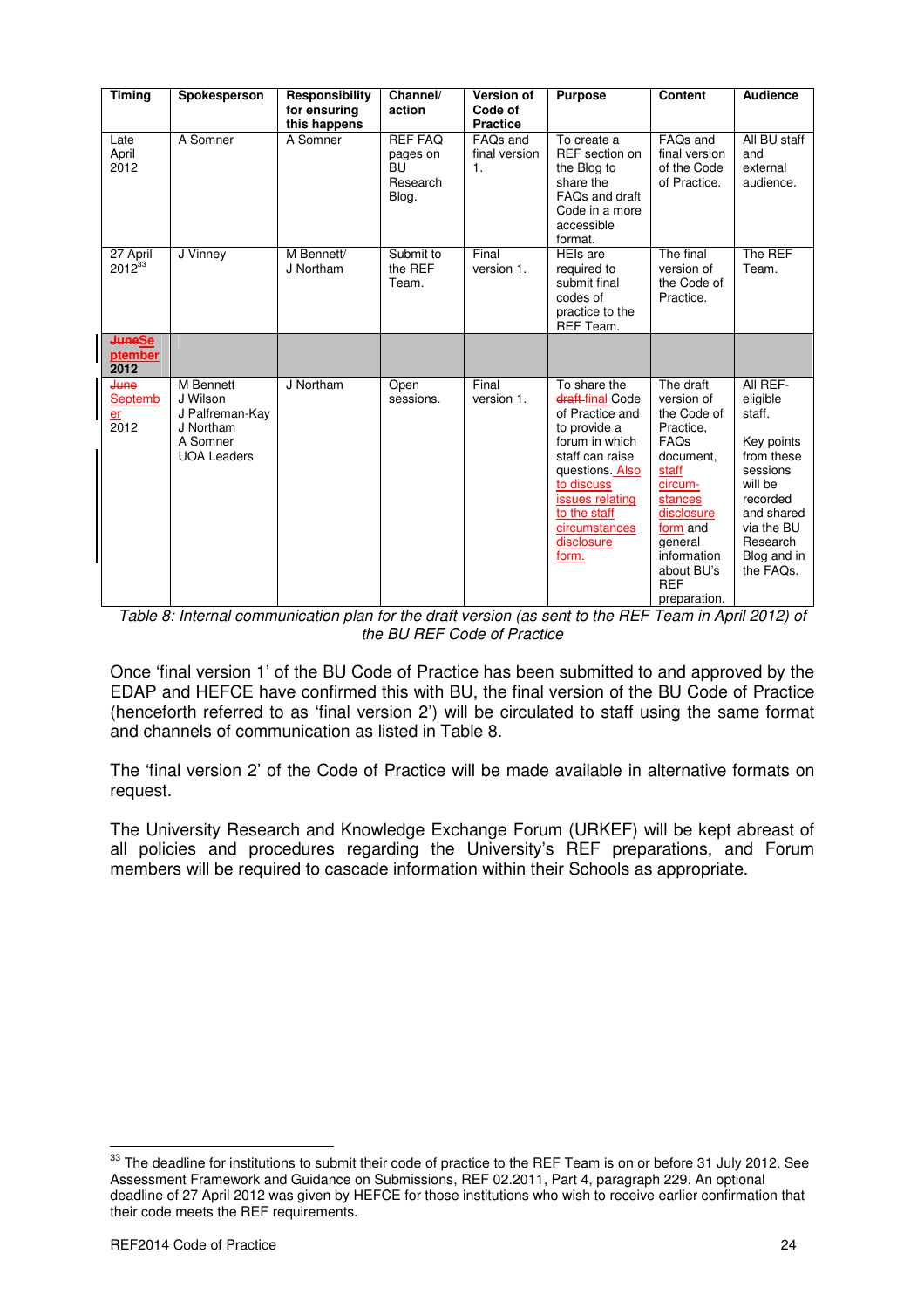# **7. Further information**

Further information on equality and diversity matters and the legislation underpinning this Code of Practice can be found as follows:

- Bournemouth University's Dignity Diversity and Equality Policy<sup>34</sup>
- RAE 2008: Equality briefing for panel chairs, members and secretaries<sup>35</sup>
- Assessment Framework and Guidance on Submissions<sup>36</sup>
- Panel Criteria and Working Methods<sup>37</sup>
- Trainer's Handbook: REF Equality and Diversity Training<sup>38</sup>

<sup>34</sup>http://www.bournemouth.ac.uk/facilitiesandresources/diversity/docs/policies/dignity\_diversity\_and\_equality\_polic y.doc.

<sup>35</sup> http://www.rae.ac.uk/pubs/2005/02/.

<sup>36</sup> http://www.hefce.ac.uk/research/ref/pubs/2011/02\_11/02\_11.pdf.

<sup>37</sup> http://www.hefce.ac.uk/research/ref/pubs/2012/01\_12/.

<sup>38</sup> http://www.ecu.ac.uk/documents/ref-materials/handbook.doc/view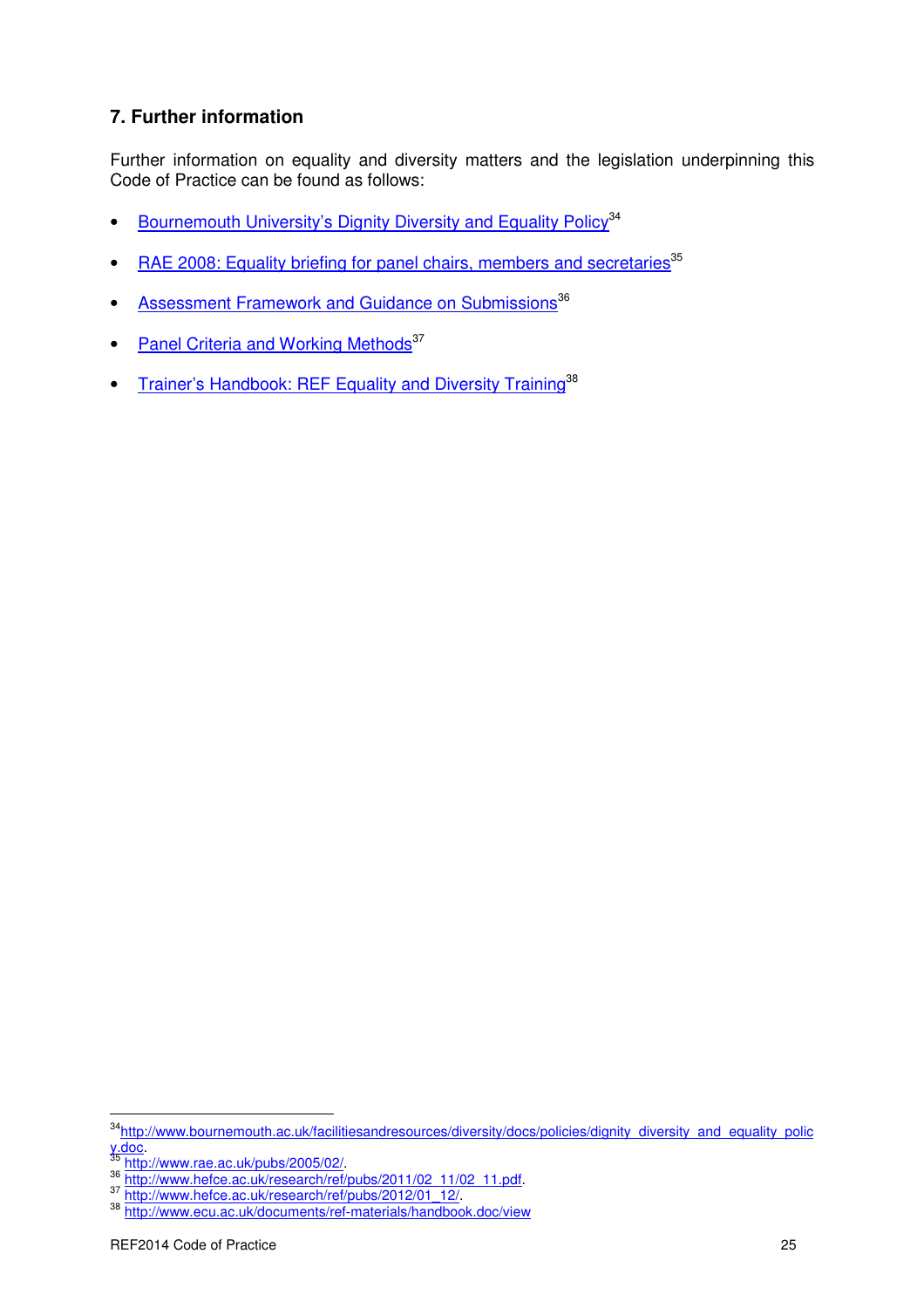# **Appendix 1**

# **REF Academic Steering Group Terms of Reference**

The REF Academic Steering Group (RASG) has been established to guide and support the University's internal preparation process and final submission to the Research Excellence Framework (REF).

RASG is chaired by the Pro Vice-Chancellor and administered by the Research Development Unit. RASG reports to the Vice-Chancellor and University Research and Knowledge Exchange Forum / Senate Research and Enterprise Committee via the Chair.

| <b>Formal membership of RASG</b>                   |                                                |  |  |
|----------------------------------------------------|------------------------------------------------|--|--|
| <b>Prof Matthew Bennett (Chair)</b>                | <b>Pro Vice-Chancellor</b>                     |  |  |
| Prof John Vinney (ex officio)                      | Vice-Chancellor                                |  |  |
| <b>Prof Tim McIntyre-Bhatty</b>                    | Deputy Vice-Chancellor                         |  |  |
| Karen Parker<br>(or Nominee: Judith Wilson)        | Deputy Director of HR                          |  |  |
| <b>Vicky Lewis</b><br>(or Nominee: Paul Breakwell) | Director of Marketing & Communications         |  |  |
| Professor Tiantian Zhang                           | <b>Head of Graduate School</b>                 |  |  |
| Prof Jonathan Parker                               | UOA 22 Subject Leader (RALT representative)    |  |  |
| Julie Northam                                      | Head of Research and Knowledge Exchange Office |  |  |
| Anita Somner/Peng Peng Ooi                         | Research Development Officer (REF)             |  |  |

#### **Terms of reference**

- 1. RASG will be the primary decision-making body for the REF Project.
- 2. RASG will ratify and oversee the timetable and process for the University's internal REF preparations, including the REF mock exercise/s.
- 3. RASG will guide and support the REF Subject Leaders in coordinating their unit submissions.
- 4. RASG will decide which units of assessment will be submitted to the REF.
- 5. RASG will make recommendations to the Vice-Chancellor with respect to which members of staff will be submitted to the REF and is responsible for communicating these decisions with the REF UOA Leaders.
- 6. RASG will make any other strategic decisions that need to be taken in the context of the REF.

#### **Sub-committees**

REF Academic Leadership Team (RALT) (RALT is RASG members plus REF Subject Leaders)

REF Code of Practice Development Group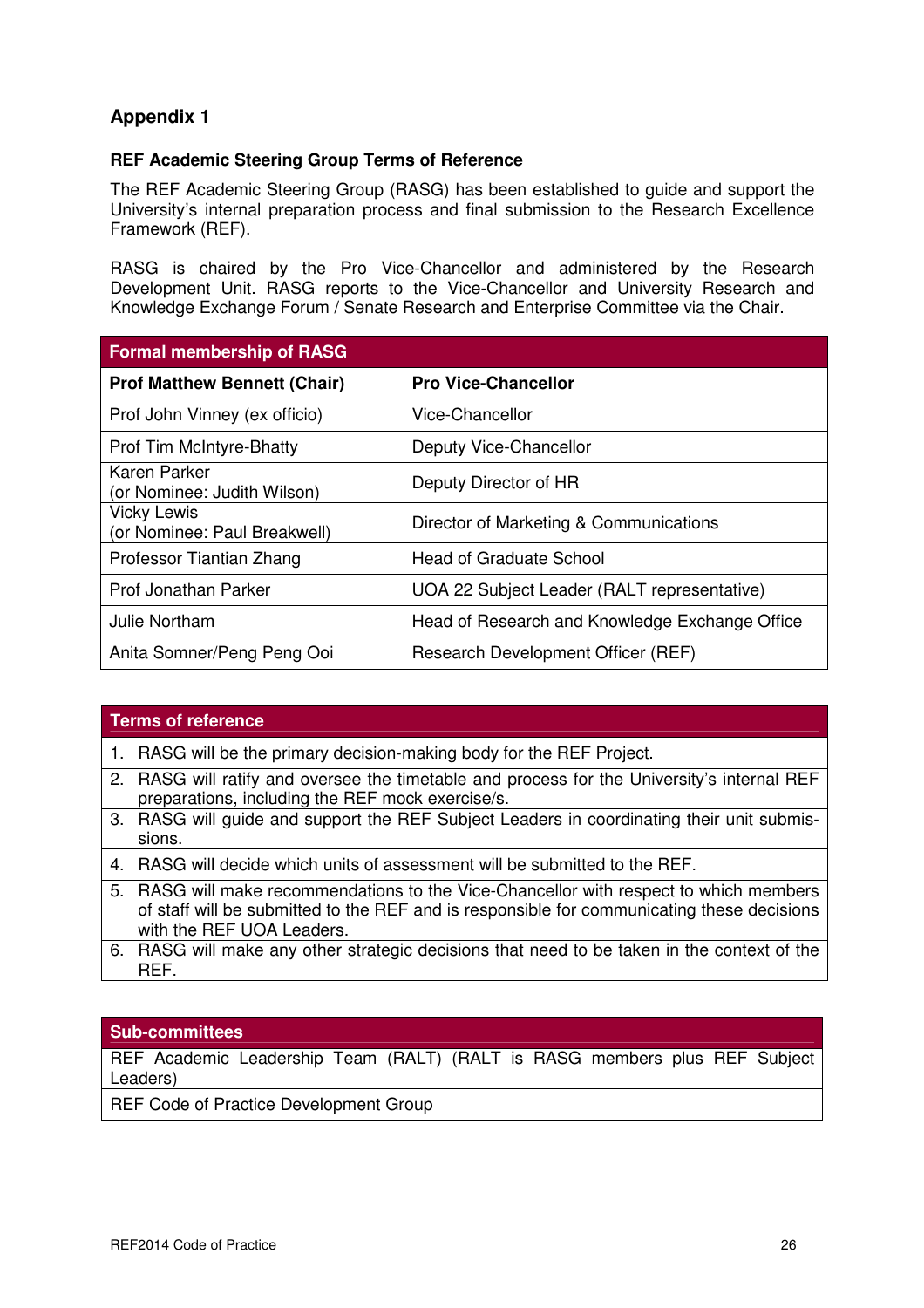# **Appendix 2**

# **REF Academic Leadership Team Terms of Reference**

The REF Academic Leadership Team (RALT) has been established to support the work of the REF Academic Steering Group (RASG) in the University's internal preparation process and final submission to the Research Excellence Framework (REF).

RALT is chaired by the Pro Vice-Chancellor and is administered by the Research Development Unit. RALT is a sub-committee of RASG and membership comprises all RASG members plus the UOA Leaders as identified by the Chair of RASG and the Vice-Chancellor for candidate UOAs.

| <b>Formal membership of RALT</b>                   |                                                                                                                            |
|----------------------------------------------------|----------------------------------------------------------------------------------------------------------------------------|
| <b>Prof Matthew Bennett (Chair)</b>                | <b>Pro Vice-Chancellor</b>                                                                                                 |
| Prof John Vinney (ex officio)                      | Vice-Chancellor                                                                                                            |
| Prof Tim McIntyre-Bhatty                           | Deputy Vice-Chancellor                                                                                                     |
| <b>Karen Parker</b><br>(or Nominee: Judith Wilson) | Deputy Director of HR                                                                                                      |
| <b>Vicky Lewis</b><br>(or Nominee: Paul Breakwell) | Director of Marketing & Communications                                                                                     |
| Professor Tiantian Zhang                           | <b>Head of Graduate School</b>                                                                                             |
| Prof Jonathan Parker                               | UOA 22 Subject Leader (RALT representative)                                                                                |
| Julie Northam                                      | Head of Research and Knowledge Exchange Office                                                                             |
| Anita Somner/Peng Peng Ooi                         | Research Development Officer (REF)                                                                                         |
| Prof Edwin van Teijlingen                          | UOA 3 - Allied Health Professions, Dentistry,<br>Nursing and Pharmacy                                                      |
| <b>Prof Sine McDougall</b>                         | UOA 4 - Psychology, Psychiatry and Neuroscience                                                                            |
| Dr Cornelius Ncube                                 | UOA 11 - Computer Science and Informatics                                                                                  |
| <b>Prof Mark Hadfield</b>                          | UOA 15 - General Engineering                                                                                               |
| Prof Rudy Gozlan                                   | UOA 17 - Geography, Environmental Studies and<br>Archaeology<br>UOA 7 - Earth Systems and Environmental<br><b>Sciences</b> |
| Dr Kate Welham                                     | UOA 17 - Geography, Environmental Studies and<br>Archaeology                                                               |
| Prof Philip Hardwick (interim lead)                | UOA 19 - Business and Management Studies                                                                                   |
| <b>Prof Martin Kretschmer</b>                      | $UOA 20 - Law$                                                                                                             |
| Prof Jonathan Parker                               | UOA 22 - Social Work and Social Policy                                                                                     |
| Prof Stephen Page                                  | UOA 26 - Sport and Exercise Sciences, Leisure and<br>Tourism                                                               |
| Prof Jian Zhang                                    | UOA 34 - Art and Design: History, Practice and<br>Theory                                                                   |
| Prof Barry Richards                                | UOA 36 - Communication, Cultural and Media<br>Studies, Library and Information Management                                  |
| Sally Gates/Rebecca Edwards                        | <b>REF Communications Manager</b>                                                                                          |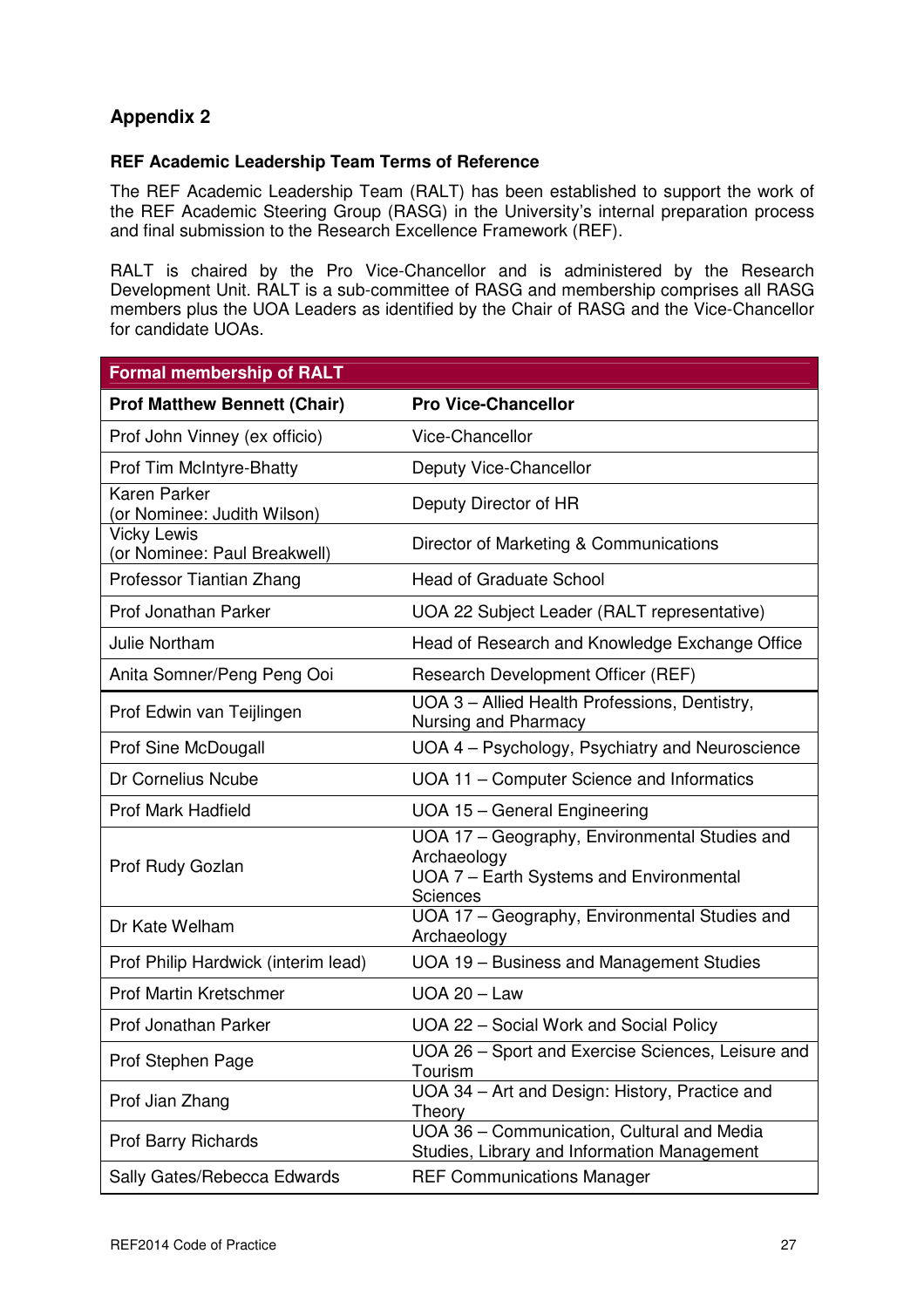# **Terms of reference**

- 1. RALT will meet regularly to share good practice and information with regard to the REF preparation and submission.
- 2. RALT will co-ordinate their unit submissions to both the mock and final REF assessments, including overseeing timely submission of all data/metrics required by panels and sub-panels, cross-checking financial and other data with CRE and writing any textual commentary to accompany the submission.
- 3. RALT will communicate closely and regularly with the relevant Deans and Deputy Deans (Research and Enterprise) regarding key decisions and activity in the context of the mock and final REF submissions.
- 4. RALT will feed back to the relevant Deans and Deputy Deans (Research and Enterprise) regarding the outcomes of any internal mock REF exercises and will help Schools identify areas for improvement and monitor progress.
- 5. RALT will assist RASG in identifying which members of staff may be submitted to the REF and will help communicate the selection decisions within the relevant Schools.
- 6. RALT will assist RASG in shortlisting which units of assessment may be submitted to the REF.
- 7. RALT will oversee the appointment of and communications with the external reviewers for the BU mock REF exercises.

8. RALT will conduct an internal sift of BU staff research outputs for each discipline.

9. RALT will undertake any other procedural activity that may be needed in the context of the REF.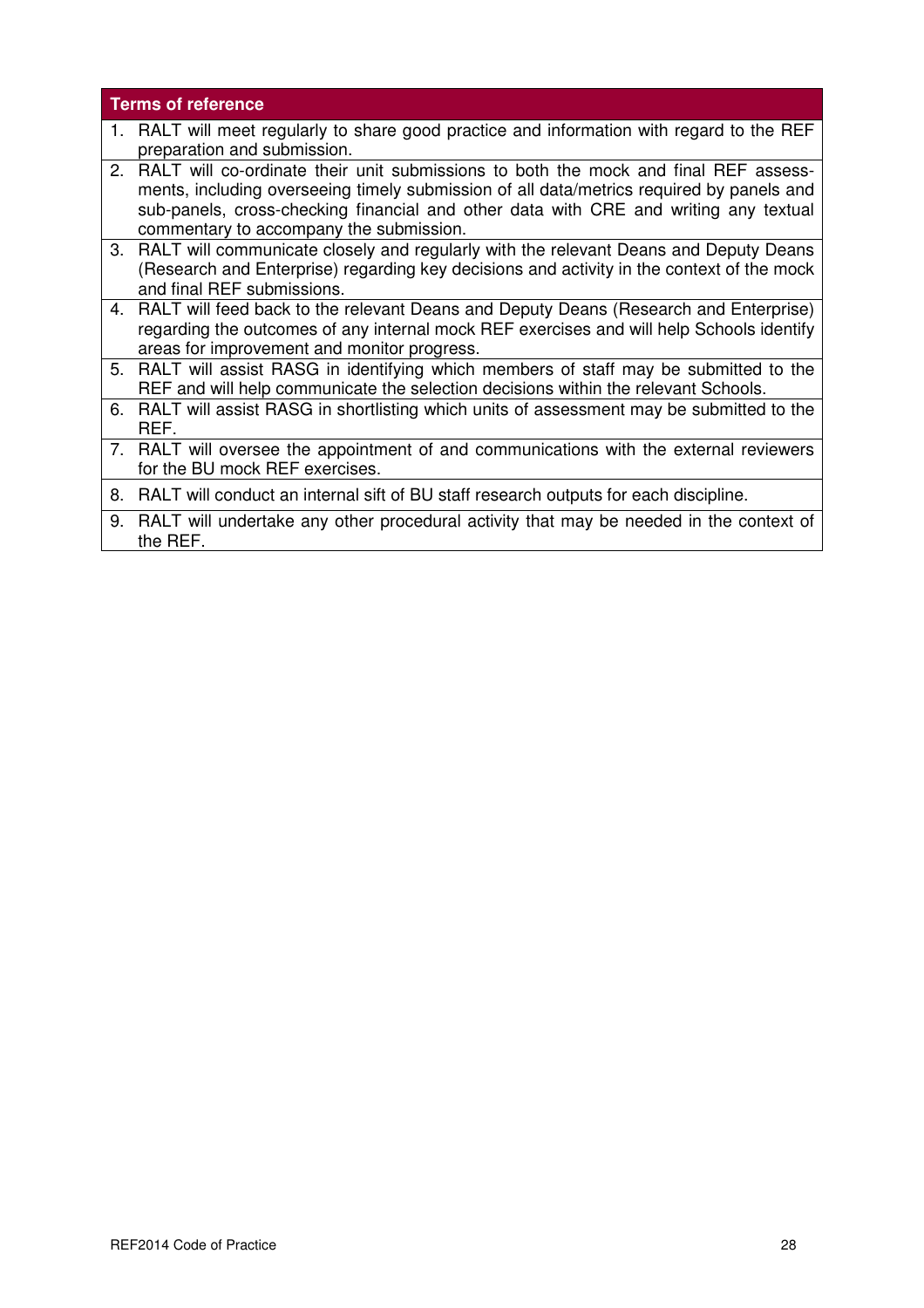# **Appendix 3**

# **Mock REF Expert Reviewer Terms of Reference (Light-touch Review)**

As part of Bournemouth University's (BU) preparation for the Research Excellence Framework (REF) assessment, a series of mock exercises will be undertaken to provide management and academic staff with valuable feedback from expert reviewers whose contribution will be vital for the development of the University's research performance.

The first of these exercises will be a light-touch review, which will take place during December 2010 and January 2011. All eligible academics will be invited to be considered, and the threshold for inclusion in the review will be outputs considered internally to be 1\* or above. This will be followed by a more in-depth mock exercise during which we will establish a higher threshold for inclusion.

To guide the expert reviewers, the following terms of reference have been developed to ensure consistent and clear understanding of what is required as part of the mock exercise process.

The current draft timetable for the mock exercises is shown below. Ideally, all expert reviewers will play a part in each of these exercises but it is understood that this may not be possible in every case.

# **1. Provisional timetable for expert reviewer engagement in BU mock REF exercises**

#### 1.1 **Light-touch exercise**

| Early December 2010: | Individual outputs and impact summaries, and overall unit of |
|----------------------|--------------------------------------------------------------|
|                      | assessment (UOA) summaries sent to reviewers for feedback    |
| Late January 2011:   | Feedback from reviewers received and collated for            |
|                      | consideration by BU REF Academic Steering Group              |
|                      |                                                              |

#### 1.2 **Future mock exercises**

Once HEFCE have issued the final REF guidance documentation, further mock exercises will be scheduled, with at least one taking place in 2013 before the submission deadline.

# **2. Terms of reference for light-touch review**

#### 2.1 **Overview assessment of individuals:**

- Outputs activity: Each academic will submit up to four outputs published since 1 January 2008 and a short justification for their inclusion (maximum of 200 characters per output), accompanied by basic journal and citation metrics (if applicable) and a selfassessment as to ranking of each output using the proposed REF five-point scale. Academics should not be penalised should they submit fewer than four outputs. Reviewers will be asked to provide overall feedback on the selected outputs as a whole and will not be expected to read or respond to each output individually. All outputs will be made available electronically should a reviewer wish to follow up any in more detail. Feedback for an individual should focus on the overall quality of the outputs.
- Impact activity: Each academic will submit a summary (maximum of 1,800 characters) identifying any examples of actual and/or aspirational impact of research they have undertaken since 1998. These impact examples will have occurred since 1 January 2008.
- Overall summary: Reviewers will be asked to make an overall assessment of the individual's submission as a whole, identifying areas of strength and weakness, and scope for improvement.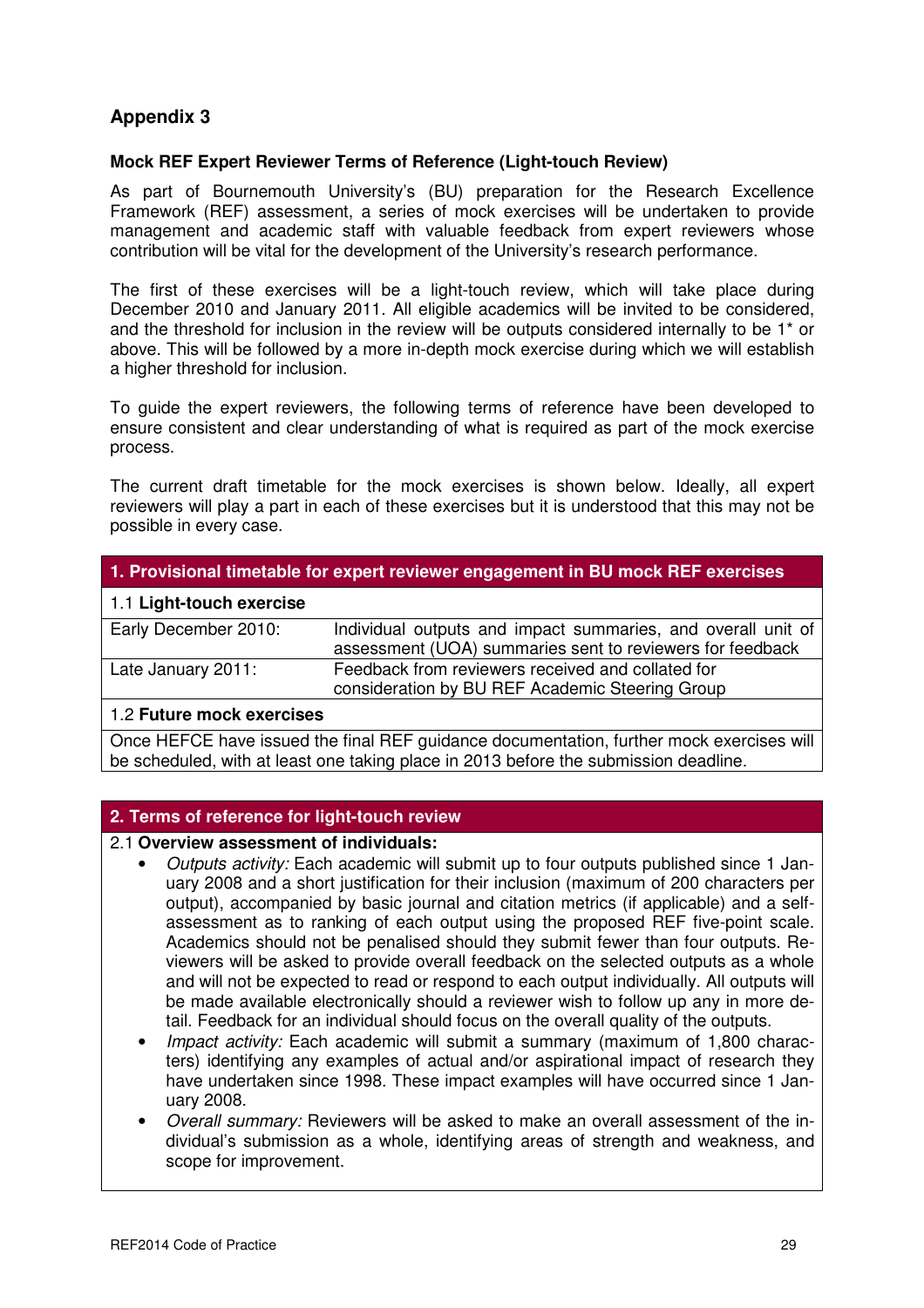### 2.2 **Overview assessment of UOA:**

- UOA Subject Leaders will provide an overall summary (maximum of 3,000 characters) of their unit's activity including research environment, areas of strength and weakness, major impact case studies, and specific issues or questions to be addressed. Reviewers will be asked to submit a critique of the UOA as a whole and to address any specific concerns raised by the UOA Leader. The aim of this overall summary is to guide and help the strategic direction of the UOA; it is not a draft submission of the narrative for the impact and environment assessment elements for the actual REF submission.
- 2.3 The feedback on the individuals' submission and the UOA as a whole will be submitted by each expert reviewer to the Chair of the REF Academic Steering Group on the pro forma provided for the purpose. This will include suggestions for strengthening a submission or, if appropriate, for not submitting to a particular UOA.
- 2.4 Reviewers will complete the task within the agreed timeframe and will inform the Chair of the REF Academic Steering Group in a timely manner of any problems that might arise.
- 2.5 Equally, should any reviewer find that they are unable to complete the task once they have agreed to participate, they should inform the Chair of the REF Academic Steering Group immediately and arrange to return any documentation received.

# **3. Confidentiality of data**

- 3.1 BU will not divulge any data or responses received from expert reviewers to individual staff members.
- 3.2 The responses will be discussed internally in confidence by the BU REF Academic Steering Group and the UOA Subject Leaders involved in conducting the mock exercise. They will also be reported to and discussed with the senior academic management of the University and the School(s) concerned.
- 3.3 Expert reviewers will be expected to treat any documentation and data sent in the process of administering and carrying out their assessment in the strictest of confidence. No documentation or data should be shared with any third party. All documentation and data should be destroyed at the end of the expert reviewer's involvement in BU's mock REF exercise(s).

#### **4. Payment**

- 4.1 Expert reviewers will be paid a fee of £650, plus reasonable expenses where necessary, for undertaking each exercise, including the light-touch review. (A claim form for expenses can be requested from the Centre for Research and Enterprise; all relevant receipts will need to accompany each claim.)
- 4.2 Payment will be made retrospectively at the end of the light-touch review exercise.
- 4.3 Expert reviewers are asked to provide an invoice for payment of services rendered, and to complete a BU Consultant Single Payment form (supplied by the Centre for Research and Enterprise).
- 4.4 On receipt of these two documents, payment will be made via cheque according to standard University procedures and timescales and will be sent by post to the address provided by the reviewer.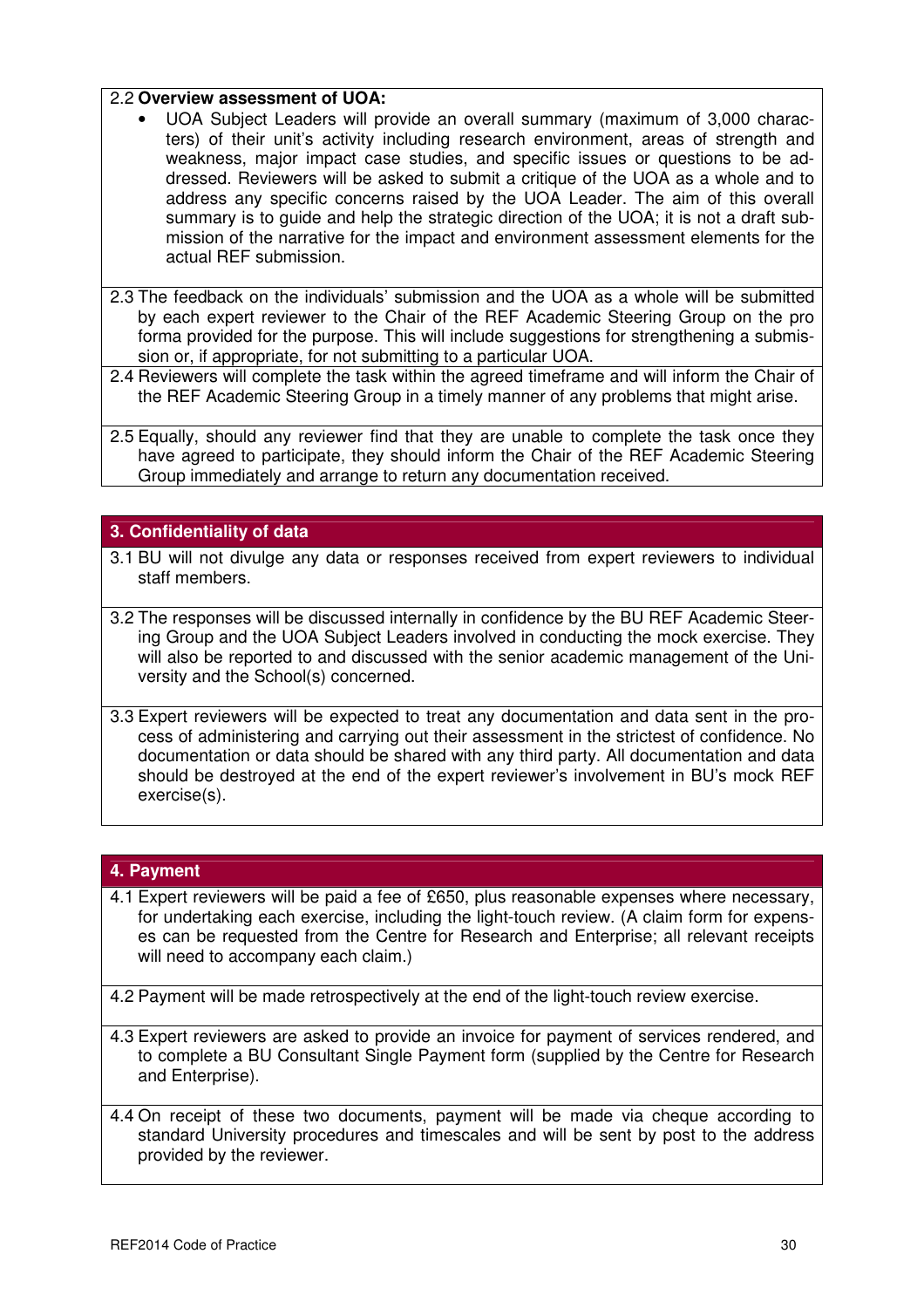4.5 Should any reviewer be unable to complete their review due to unforeseen circumstances: depending on the amount of work completed at that point, a pro rata payment of the agreed fee may be considered on a case-by-case basis but is not guaranteed.

### **5. Engagement with future BU mock REF exercises**

- 5.1 It is hoped that BU will be able to engage with the same expert reviewers in its subsequent mock REF exercises; to provide consistency and continuity in the feedback received, and an indication of improvement and development in each unit of assessment.
- 5.2 Therefore, before each mock exercise, the same reviewers will be invited to be involved with the process again, unless previously indicated or communicated to the Centre for Research and Enterprise.

# **6. Contact details**

6.1 Address for correspondence with the REF Academic Steering Group Chair:

Professor Matthew Bennett c/o Julie Northam, Centre for Research and Enterprise, M402, Melbury House, 1-3 Oxford Road, Bournemouth, Dorset, BH8 8ES.

6.2 General queries to the Centre for Research and Enterprise:

Julie Northam, Head of Research and Knowledge Exchange Office – T: 01202 962108; E: jnortham@bournemouth.ac.uk

Anita Somner, Editorial Administrator – T: 01202 961254; E: asomner@bournemouth.ac.uk